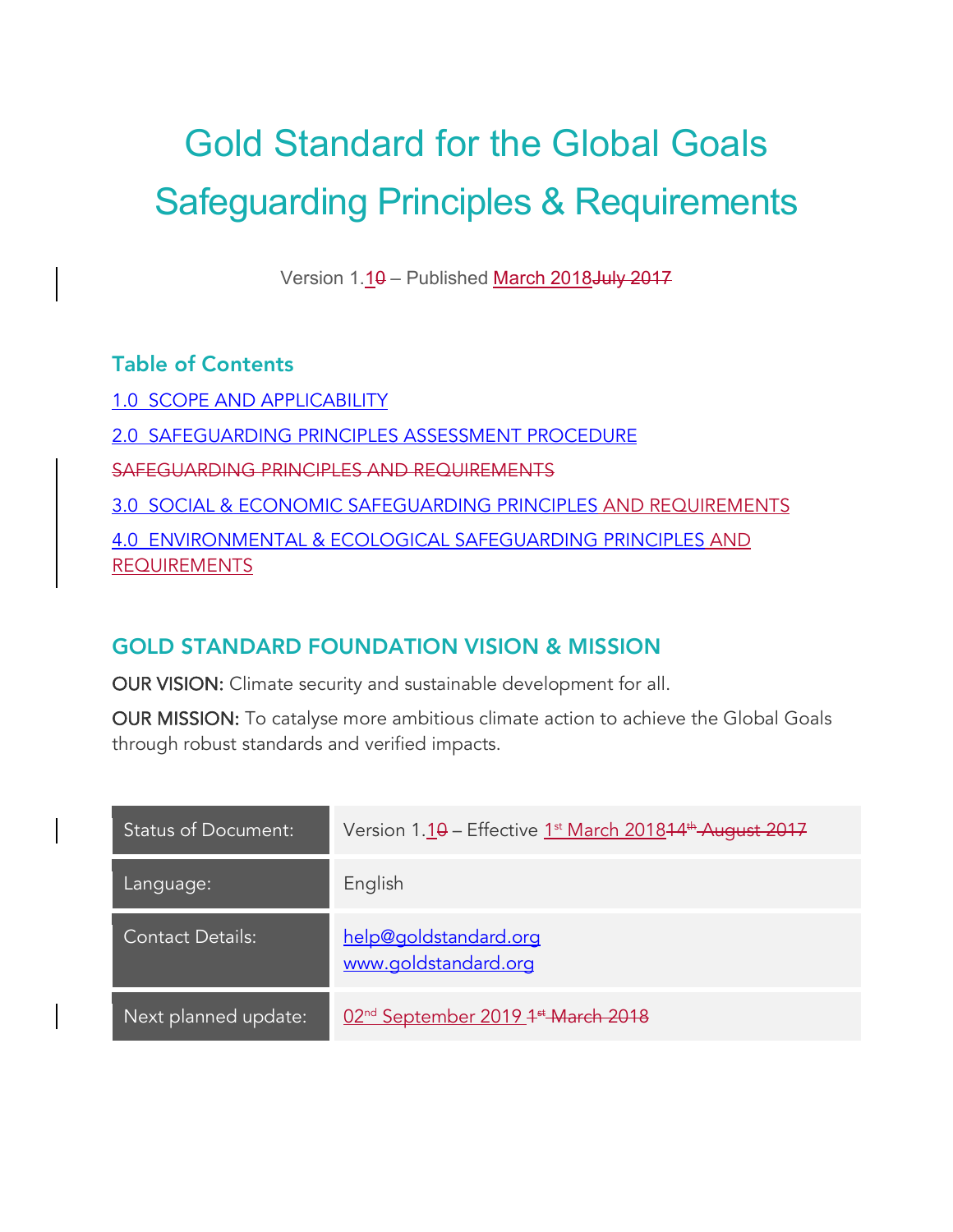# 1.0 SCOPE AND APPLICABILITY

1.1 All Projects shall conform to the Gold Standard for the Global Goals Safeguarding Principles & Requirements, as set out in this document. This document considers outlines the following areas for which a Safeguarding Principles Assessment shall be carried out:

(a) Social Safeguarding Principles

(b) Economic Safeguarding Principles

(c) Environmental & Ecological Safeguarding Principles

1.2 The Safequarding Principles Assessment pProcedure set out in this document includes the following key elements:

(a) Principles: The overarching principles and rationale for the inclusion of the given Assessment Questions and Requirements. These are based on the Gold Standard's Vision and Mission.

(b) Assessment Questions: The key issues that a Project shall respond to in order to identify key risks and adverse outcomes to the Principles. The Assessment Questions also determine how the Requirements shall be met for each Principle-

(c) Requirements: These define what a Project shall achieve through design, management or risk mitigation. under each Assessment Question.

# 2.0 SAFEGUARDING PRINCIPLES ASSESSMENT PROCEDURE

2.1 All Assessment Questions shall be comprehensively answered by the Project Developer by completing a Safeguarding Principles Assessment. This shall include responses to all Assessment Questions, including justification for response and details of how the Requirements set out against each item shall be met. The Requirements shall be used to guide any re-design/mitigation proposals where a risk is identified, i.e., the response to a given outcome shall be designed with the intention of achieving the stated Requirements.- Note that certain Requirements are mandatory for all Projects and are noted as Mandatory Requirements and are not accompanied by an **Assessment Question.** 

2.2 All Safeguarding Principles and Requirements shall apply to all Projects. To make the Assessment more practical the Project Developer may justify responses to Assessment Questions as follows: (Note that certain Requirements are mandatory for all Projects and are noted as Mandatory Requirements (and are not accompanied by an Assessment Question):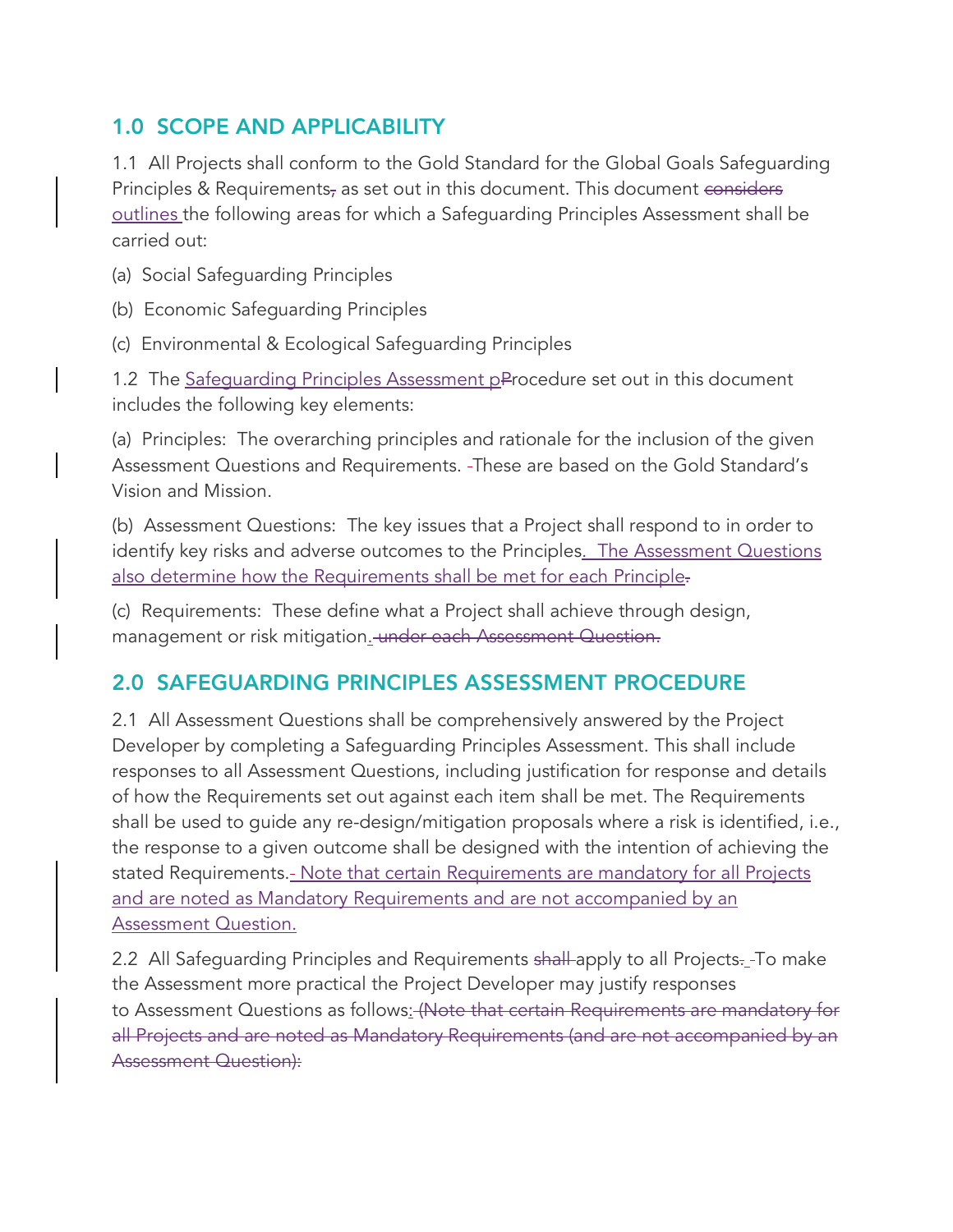(a) 'Yes' – Meaning that the risk or expected issue identified in the Assessment Question is relevant to the Project and context. The Requirements shall apply and adherence shall be demonstrated. They must be included in the Monitoring & Reporting Plan and future Monitoring Reports.

(b) 'Potentially' – Meaning that the risk or expected issue may be relevant at some point in the Project's cycle but is not necessarily relevant now and/or may never arise. The Requirements apply but the Project Developer may justify why these Requirements do not need to be demonstrated as being met.

(c) 'No' – Meaning that the risk or expected issue is not relevant to the Project. Justification shall be provided to support this conclusion, with evidence provided where required.

2.3 The scope of each Requirement (for example, its application during implementation or to upstream or downstream issues) is defined within the individual section.

2.4 In certain circumstances an exception to a specific Safeguarding Principle or Requirement may be sought. Gold Standard encourages Projects to understand and demonstrate the trade offs associated with them. In the presence of unavoidable negative impacts that exceed the Requirements and may not be remediated by consultation or mitigation, the Project Developer shall submit a Deviation Request to Gold Standard for review. All such requests shall be reviewed by a panel made up of Gold Standard Secretariat and at least two relevant third party Expert Stakeholders and a Gold Standard TAC Member. The panel shall make recommendations to the Project Developer as to any changes to the project to minimise adverse outcomes and also to Gold Standard as to whether the exception should be accepted. The final decision shall be taken by Gold Standard.

Examples could include where a Project introduces a major innovation, makes a major positive contribution to sustainable development or where a legitimate body of affected stakeholders is empowered to make decisions on such matters.

2.5 Certain Safeguarding Principles require the opinion and recommendations of an Expert Stakeholder. These are identified throughout the Safeguarding Principles Assessment procedure and/or in the Activity Requirements. The Project Developer shall demonstrate that the Expert Stakeholder has conducted a thorough review (and, if needed, an onsite visit) and that their recommendations have been incorporated into the Project design.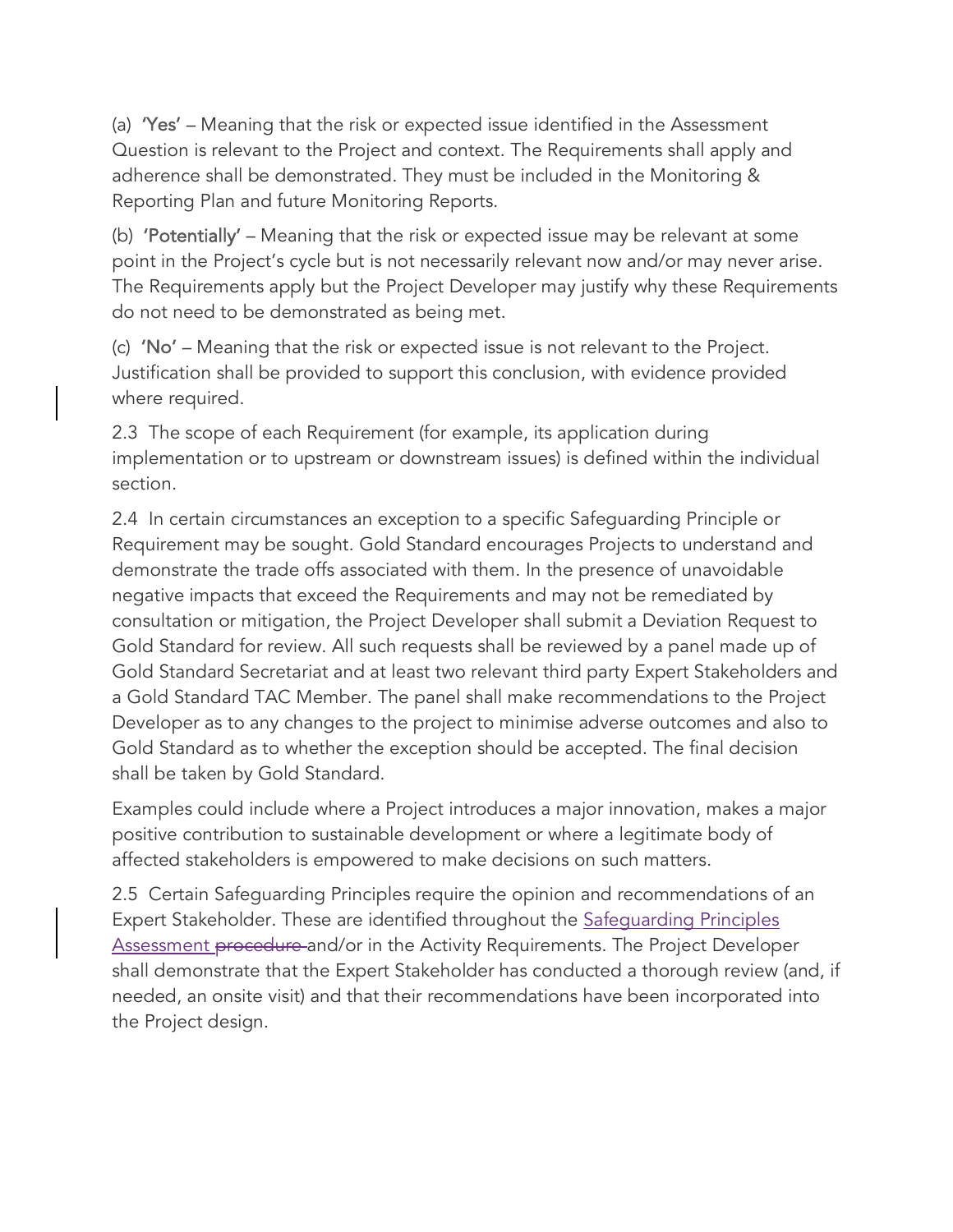# 2.6 Process:

2.6.1 Stakeholder Consultation: Information on the Safeguarding Principles Assessment shall be provided for Stakeholder Consultation and feedback as per the Gold Standard Stakeholder Consultation & Engagement Procedure, Requirements & Guidelines.

2.6.2 Preliminary Review: A draft Safeguarding Principles Assessment shall be presented at Preliminary Review.

2.6.3 Validation: The Safeguarding Principles Assessment shall be fully completed by the Project Developer and assessed by the GS-VVB. Evidence of mitigation proposals and their justification shall be included (where required) to the satisfaction of the GS-VVB in order for a Project to complete Validation in support of Validation submission. In addition, the outcomes of the Assessment shall be incorporated into the Project Monitoring & Reporting Plan and in Monitoring Reports to inform ongoing Verifications.

2.6.4 Verification: The Monitoring & Reporting Plan shall capture any elements of the Safeguarding Principles Assessment to be incorporated into Tthe Monitoring Report considered for verification. These Reports shall include:

(a) An update on the implementation and success or improvements required for proposed mitigation.

(b) Monitoring and reporting on any key indicators identified, including against pre-set tolerances.

(c) Any Assessment Questions answered 'Potentially' or where Requirements call for regular reassessment, shall be reassessed at each Monitoring Report.

2.7 The Project Developer shall include in the Monitoring Report a review (relative successes and failures, including any updates) to the mitigation measures proposed to meet the Safeguarding Principles.

2.8 Any failure, at any time in respect to the completion of the Safeguarding Principles Assessment, including conformity with Requirements and Monitoring Plan/Reporting Requirements shall lead to the implementation of the Non-Conformity section of the Gold Standard Requirements.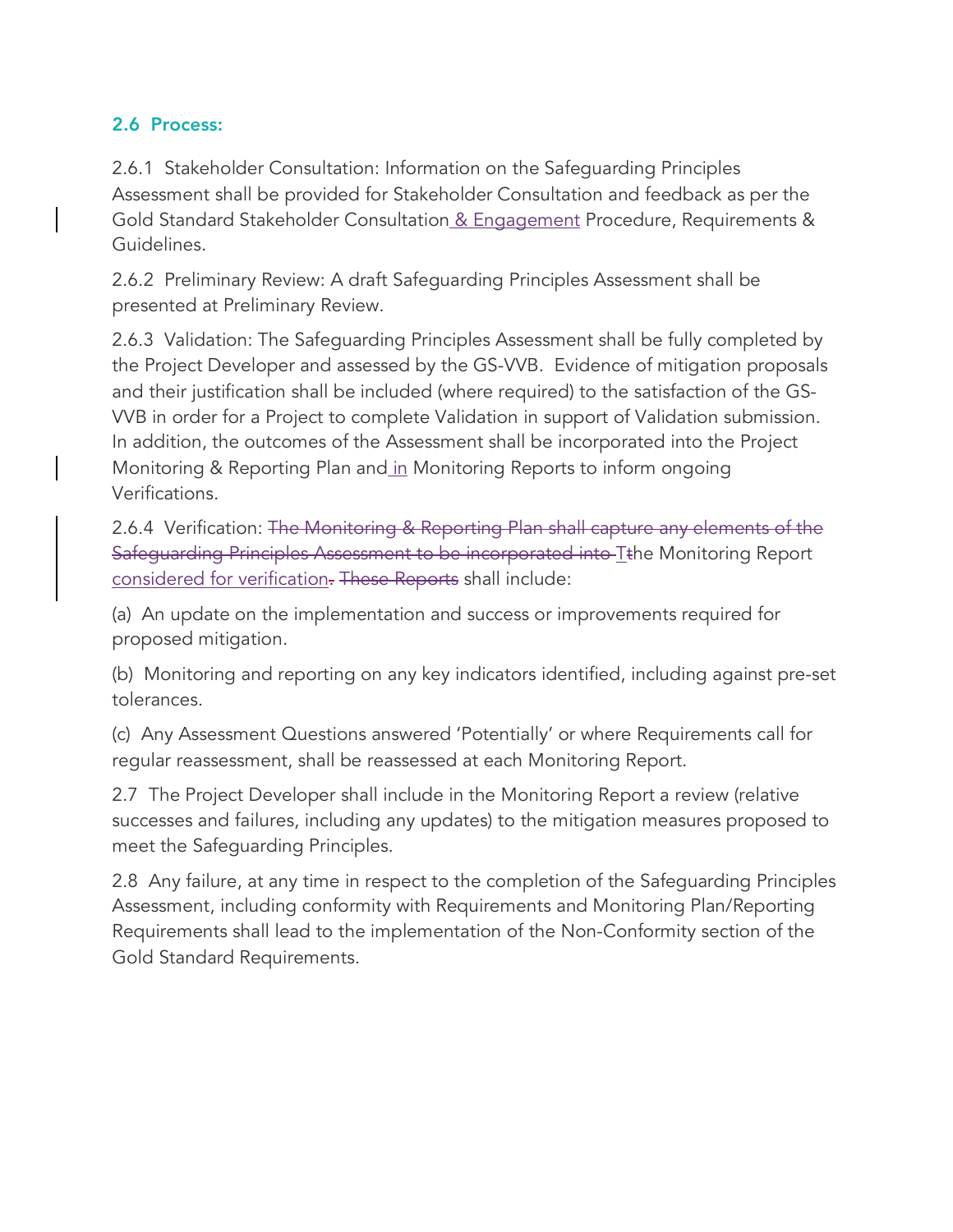# 3.0 SAFEGUARDING PRINCIPLES AND REQUIREMENTS SOCIAL & ECONOMIC SAFEGUARDING PRINCIPLES AND REQUIREMENTS

# 3.1 Principle 1 – Human Rights

The Gold Standard Foundation:

(a) Recognises the centrality of human rights to sustainable development, poverty alleviation and ensuring fair distribution of development opportunities and benefits; and supports "universal respect for, and observance of, human rights and fundamental freedoms for all"[1]

(b) Does not recognise or support Projects that contribute to violations of a state's human rights obligations and the core international human rights treaties, and seeks to support the protection and fulfilment of human rights.

(c) Upholds the principles of accountability and the rule of law, participation and inclusion, and equality and non-discrimination, noting that prohibited grounds of discrimination include race, ethnicity, gender, age, language, disability, sexual orientation, religion, political or other opinion, national or social or geographical origin, property, birth or other status including as an indigenous person or as a member of a minority.

# MANDATORY REQUIREMENTS:

1. The Project Developer and the Project shall respect internationally proclaimed human rights and shall not be complicit in violence or human rights abuses of any kind as defined in the Universal Declaration of Human Rights<sup>[2]</sup>.

2. The Project shall not discriminate with regards to participation and inclusion.

# 3.2 Principle 2 – Gender Equality and Women's Rights

The Gold Standard Foundation:

(i) Promotes gender equality and the empowerment of women.

(ii) Does not recognise Projects that contribute to discrimination against women or reinforce gender-based discrimination and/or inequalities.

(iii) Recognises and seeks to contribute to SDG  $5\frac{131}{16}$ , (- Achieve gender equality and empower all women and girls...

Project Developers are referred to the Gold Standard Gender Equality Requirements & Guidelines and Gold Standard Gender Policy.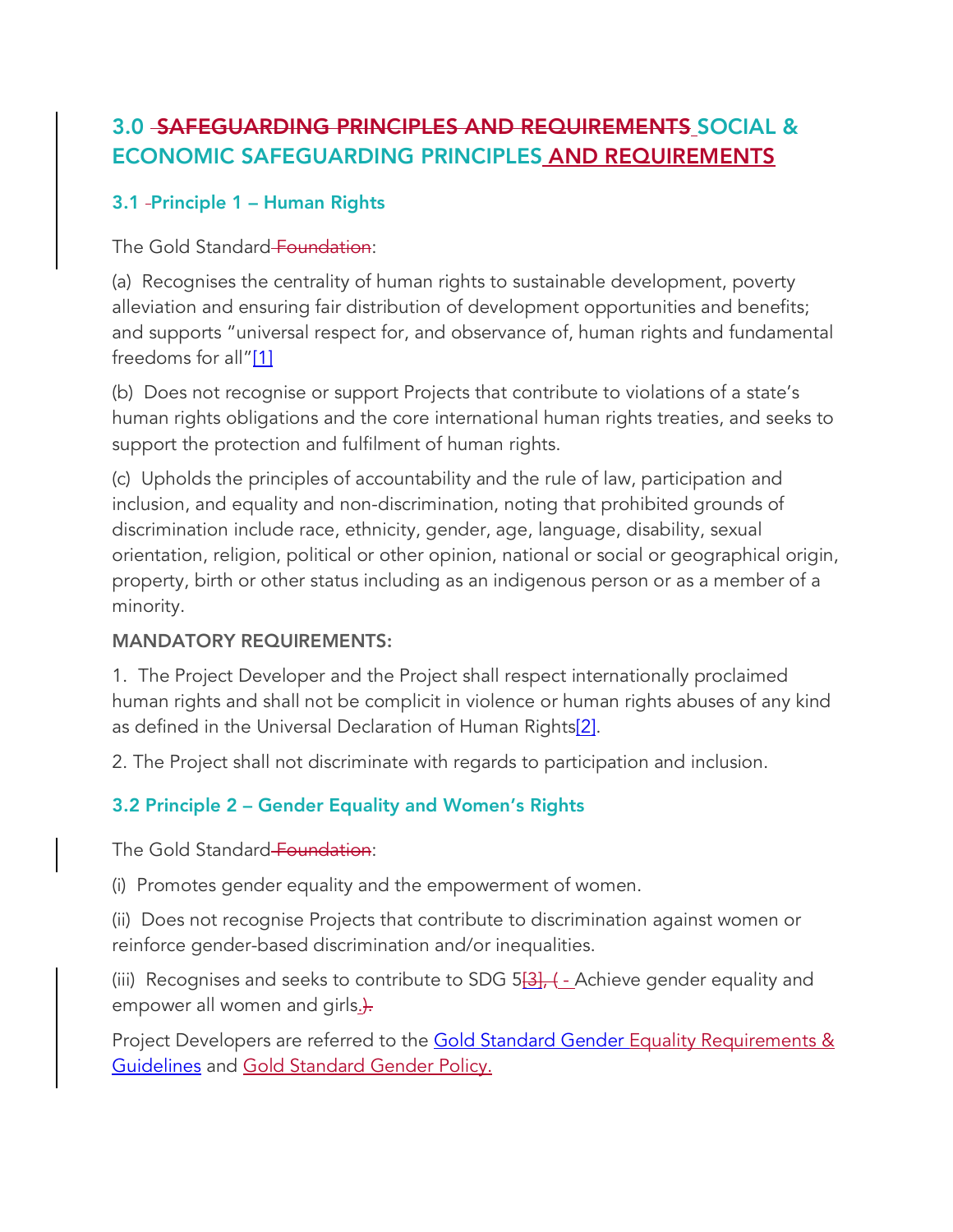### MANDATORY REQUIREMENTS:

1. The Project shall complete the following gender assessment questions in order to inform Requirements 2-4, below:

- Is there a possibility that the Project might reduce or put at risk women's access to or control of resources, entitlements and benefits?
- Is there a possibility that the Project can adversely affect men and women in marginalised or vulnerable communities (e.g., potential increased burden on women or social isolation of men)?
- Is there a possibility that the Project might not take into account gender roles and the abilities of women or men to participate in the decisions/designs of the project's activities (such as lack of time, child care duties, low literacy or educational levels, or societal discrimination)?
- Does the Project take into account gender roles and the abilities of women or men to benefit from the Project's activities (e.g., Does the project criteria ensure that it includes minority groups or landless peoples)?
- Does the Project design contribute to an increase in women's workload that adds to their care responsibilities or that prevents them from engaging in other activities?
- Would the Project potentially reproduce or further deepen discrimination against women based on gender, for instance, regarding their full participation in design and implementation or access to opportunities and benefits?
- Would the Project potentially limit women's ability to use, develop and protect natural resources, taking into account different roles and priorities of women and men in accessing and managing environmental goods and services?
- Is there a likelihood that the proposed Project would expose women and girls to further risks or hazards?

2. The Project shall not directly or indirectly lead to/contribute to adverse impacts on gender equality and/or the situation of women. Specifically, this shall include (not exhaustive):

- Sexual harassment and/or any forms of violence against women address the multiple risks of gender-based violence, including sexual exploitation or human trafficking.
- Slavery, imprisonment, physical and mental drudgery, punishment or coercion of women and girls.
- Restriction of women's rights or access to resources (natural or economic).
- Recognise women's ownership rights regardless of marital status adopt project measures where possible to support to women's access to inherit and own land, homes, and other assets or natural resources.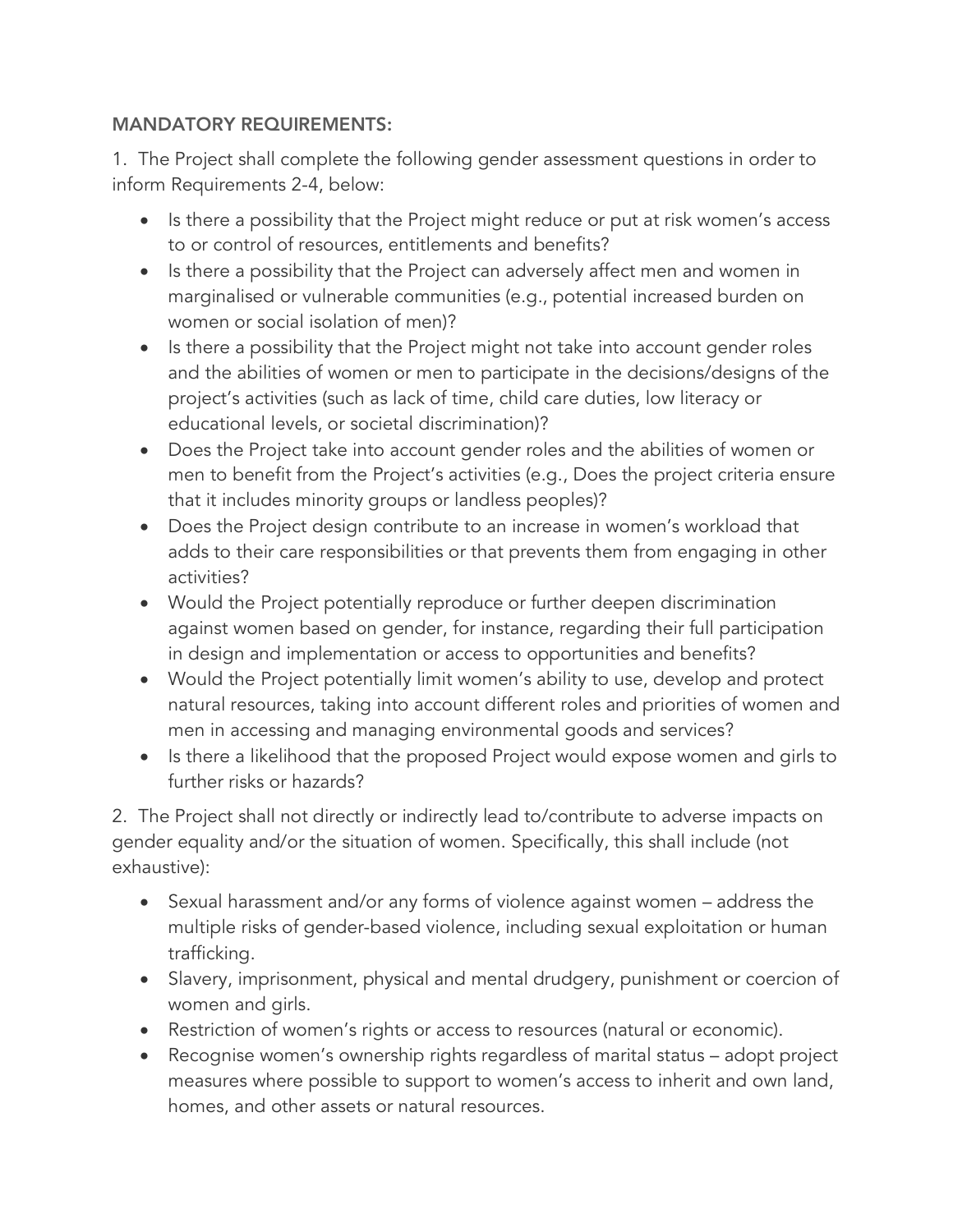3. Projects shall apply the principles of nondiscrimination, equal treatment, and equal pay for equal work, specifically:

- Where appropriate for the implementation of a Project, paid, volunteer work or community contributions will be organised to provide the conditions for equitable participation of men and women in the identified tasks/activities.
- Introduce conditions that ensure the participation of women or men in Project activities and benefits based on pregnancy, maternity/paternity leave, or marital status.
- Ensure that these conditions do not limit the access of women or men, as the case may be, to Project participation and benefits.

4. The Project shall refer to the country's national gender strategy or equivalent national commitment to aid in assessing gender risks.

5. Based on the Preliminary Review assessment of Requirement 1, above, Gold Standard may require that the Project seek the input of an Expert Stakeholder and to include their recommendations in the Project design.

# 3.3 Principle 3 – Community Health, Safety and Working Conditions

The Gold Standard Foundation:

(a) Requires Projects to anticipate and avoid adverse impacts on the health and safety of affected communities during the Project's life cycle from both routine and nonroutine circumstances.

(b) Requires Projects to provide workers with safe and healthy working conditions and to prevent accidents, injuries, and disease.

#### MANDATORY REQUIREMENTS:

1. The Project shall avoid community exposure to increased health risks<sup>[4]</sup> and shall not adversely affect the health of the workers and the community.

# 3.4 Principle 4 – Cultural Heritage, Indigenous Peoples, Displacement and Resettlement

The Gold Standard Foundation:

(a) Promotes and supports the protection and preservation of cultural heritage and the equitable sharing of benefits from the use of cultural heritage.

(b) Advocates the avoidance of alteration, damage or removal of artifacts and objects of cultural value.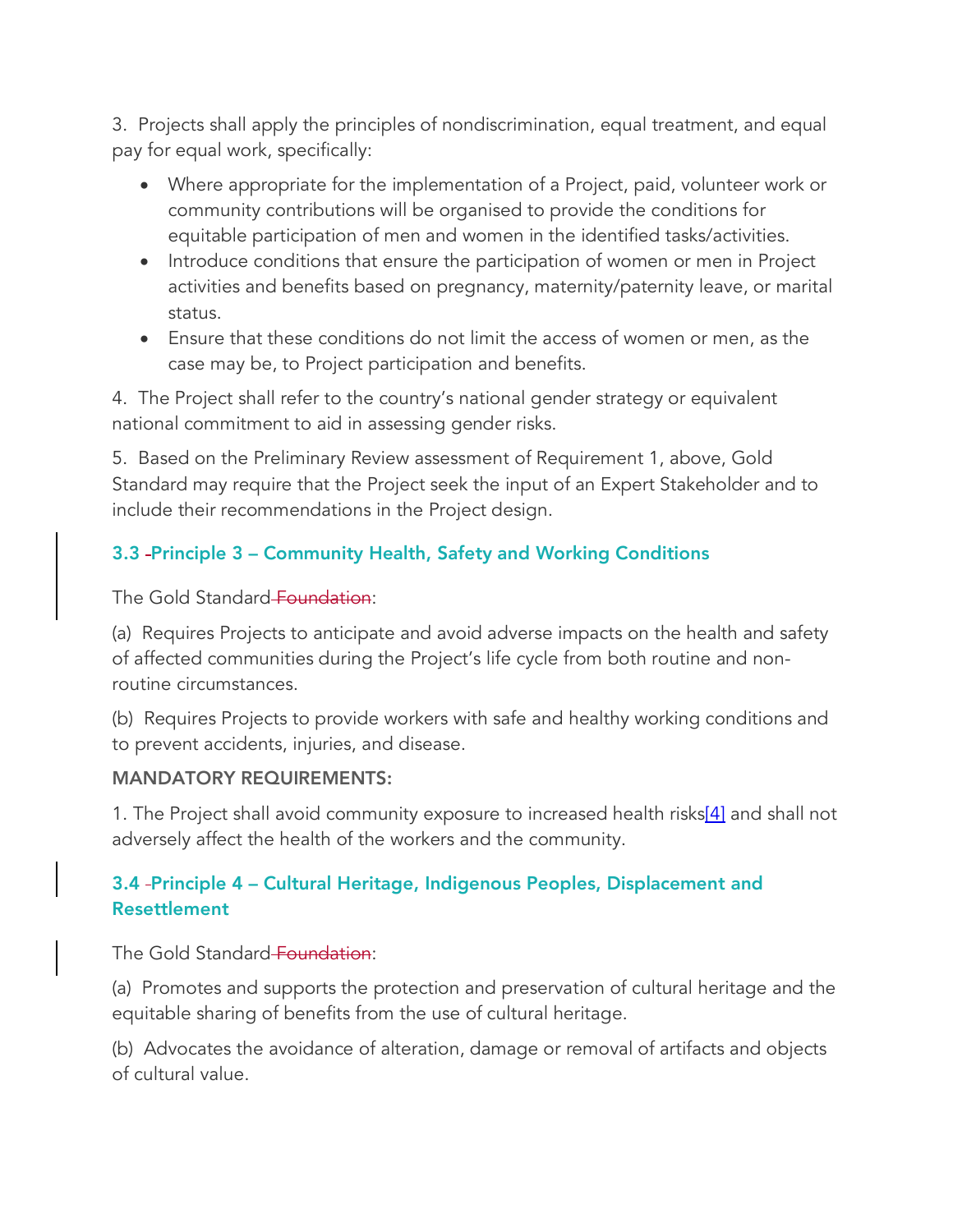(c) Recognises and respects the prohibition of forced evictions and the use of violence generally.

(d) Recognises and fosters full respect for indigenous peoples' human rights as recognised under Applicable Law, including but not limited to their rights to selfdetermination, their lands, resources and territories, traditional livelihoods and cultures.

(e) Requires that Projects that may impact indigenous peoples and local farmers are designed in a spirit of partnership with them, with their full and effective participation, with the objective of securing their free, prior, and informed consent (FPIC) where their rights, lands, resources, territories, traditional livelihoods may be affected.

# 3.4.1 Sites of Cultural and Historical Heritage

# ASSESSMENT QUESTION

Does the Project Area include sites, structures, or objects with historical, cultural, artistic, traditional or religious values or intangible forms of culture (e.g., knowledge, innovations, or practices)?

# REQUIREMENTS:

1. The Project shall not involve or be complicit in the alteration, damage or removal of any sites, objects or structures of significant cultural heritage.

2. Where a Project proposes to utilise Cultural Heritage, including the knowledge, innovations, or practices of local communities, affected communities shall be informed of:

(a) Their rights under Applicable Law,

(b) The scope and nature of the proposed commercial development; and

(c) The potential consequences of such development.

3. The Project shall provide for equitable sharing of benefits from commercialisation of such knowledge, innovation, or practice, consistent with their customs and traditions.

4. The opinions and recommendations of an Expert Stakeholder shall be sought and demonstrated as being included in the Project design.

# 3.4.2 Forced Eviction and Displacement

# ASSESSMENT QUESTION:

Does the Project require or cause the physical or economic relocation of peoples (temporary or permanent, full or partial)?

REQUIREMENTS: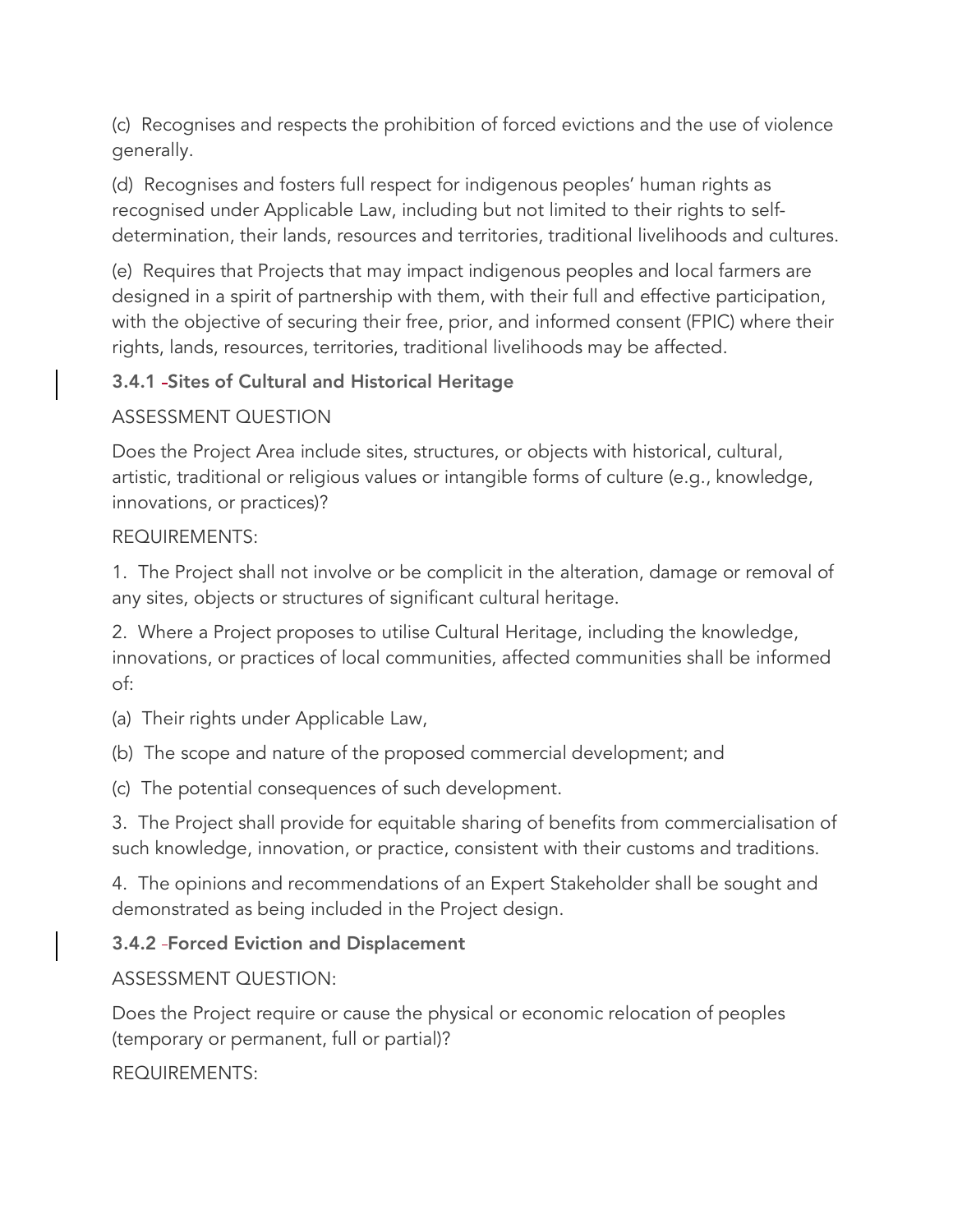1. The Project shall not involve and shall not be complicit in the involuntary relocation of people.

2. Projects shall avoid physical (i.e., relocation or loss of shelter) and economic displacement (i.e., loss of assets or access to assets that leads to loss of income sources or means of livelihood), and mitigate displacement impacts on displaced persons and host communities when displacement cannot be avoided. In such cases, the Project shall integrate into the Project documentation a Resettlement Action Plan or Livelihood Action Plan as appropriate. Please refer to UNDP Standard 5: Displacement and Resettlement requirements for further details in this regard.

3. The opinions and recommendations of an Expert Stakeholder shall be sought and demonstrated as being included in the Project design.

# 3.4.3 Land Tenure and Other Rights

ASSESSMENT QUESTION:

1. Does the Project require any change to land tenure arrangements and/or other rights?

2. For Projects involving land-use tenure, are there any uncertainties with regards land tenure, access rights, usage rights or land ownership?

Examples include, but are not limited to water access rights, community-based property rights and customary rights.

REQUIREMENTS:

1. The Project Developer shall identify all such sites/matters potentially affected by the Project. For all such sites/matters identified the Project shall respect and safeguard:

(a) Legal rights, or

(b) Customary rights, or

(c) Special cultural, ecological, economic, religious or spiritual significance of people shall be demonstrably promoted/protected.

2. Changes in legal arrangements must be in line with relevant law and regulation and must be carried out in strict adherence with such laws. All legal disputes must be resolved prior to Project being carried out in such areas. All such changes must be demonstrated as having been agreed with free, prior and informed consent.

3. The Project Developer must hold uncontested land title for the entire Project Boundary to complete Project Design Certification.

4. The opinions and recommendations of an Expert Stakeholder shall be sought and demonstrated as being included in the Project design.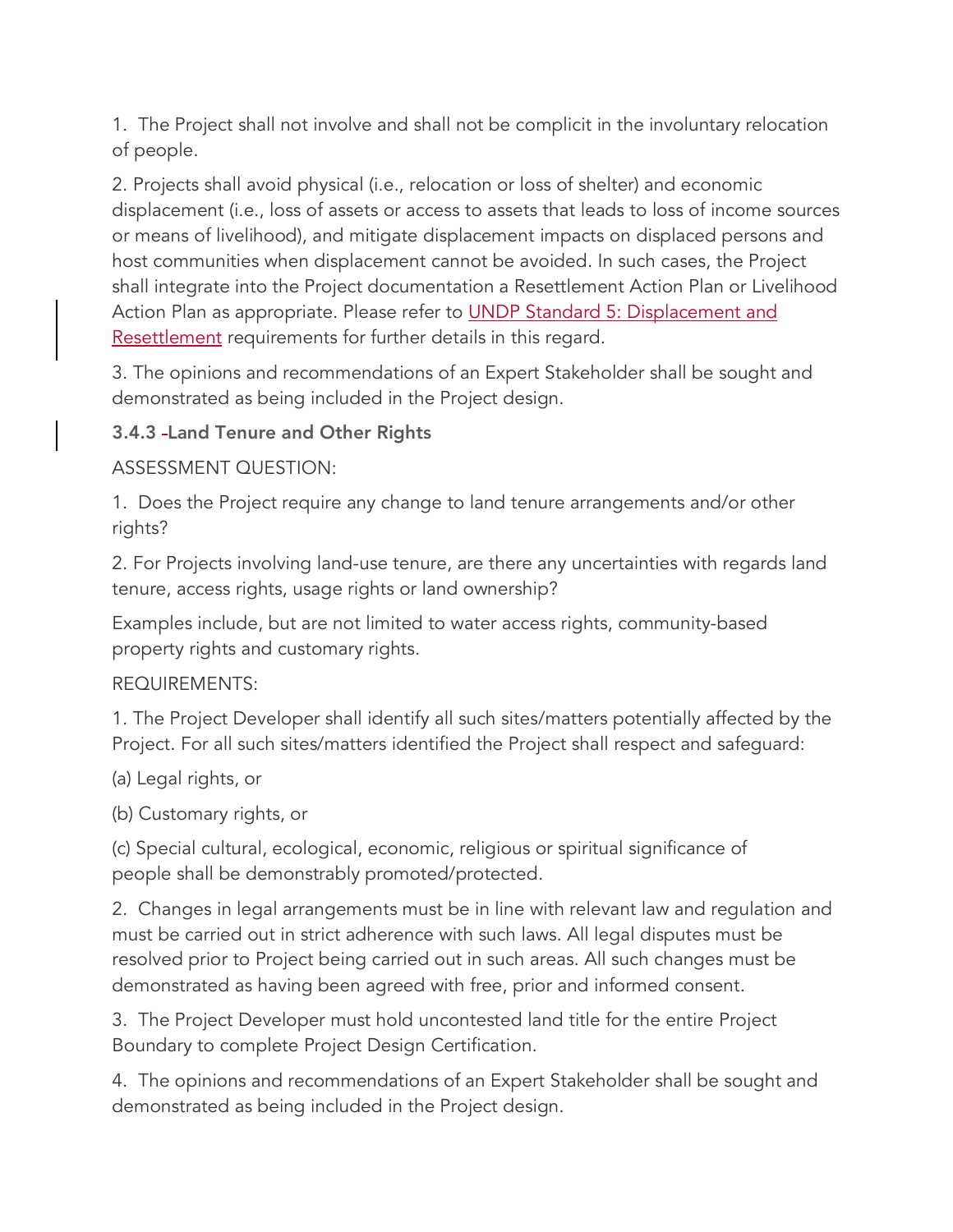# 3.4.4 Indigenous Peoples[5]

# ASSESSMENT QUESTION:

Are indigenous peoples present in or within the area of influence of the Project and/or is the Project located on land/territory claimed by indigenous peoples?

# REQUIREMENTS:

1. The Project Developer shall identify all communities of Indigenous Peoples within the Project area of influence who may be affected directly or indirectly by the Project.

2. The Project Developer shall recognise and respect the indigenous people's collective rights to own, use, and develop and control the lands, resources and territories that they have traditionally owned, occupied or otherwise used or acquired, including lands and territories for which they do not yet possess title.

3. The Project Developer shall respect, protect, conserve and shall not take the cultural, intellectual, religious and spiritual property of indigenous peoples without their free, prior and informed consent.

4. The Project Developer shall ensure that the indigenous people are provided with the equitable sharing of benefits to be derived from utilisation and/or commercial development of natural resources on lands and territories or use of their traditional knowledge and practices by the Project. This shall be done in a manner that is culturally appropriate and inclusive and that does not impede land rights or equal access to basic services including health services, clean water, energy, education, safe and decent working conditions and housing.

5. The opinions and recommendations of an Expert Stakeholder shall be sought and demonstrated as being included in the Project design.

# 3.5 Principle 5 – Corruption

The Gold Standard Foundation:

(a) Does not recognise Projects that engage in, contribute to or reinforce corruption of any kind.

# MANDATORY REQUIREMENTS

1. The Project shall not involve, be complicit in or inadvertently contribute to or reinforce corruption or corrupt Projects.

# 3.6 Principle 6 – Economic Impacts

The Gold Standard Foundation: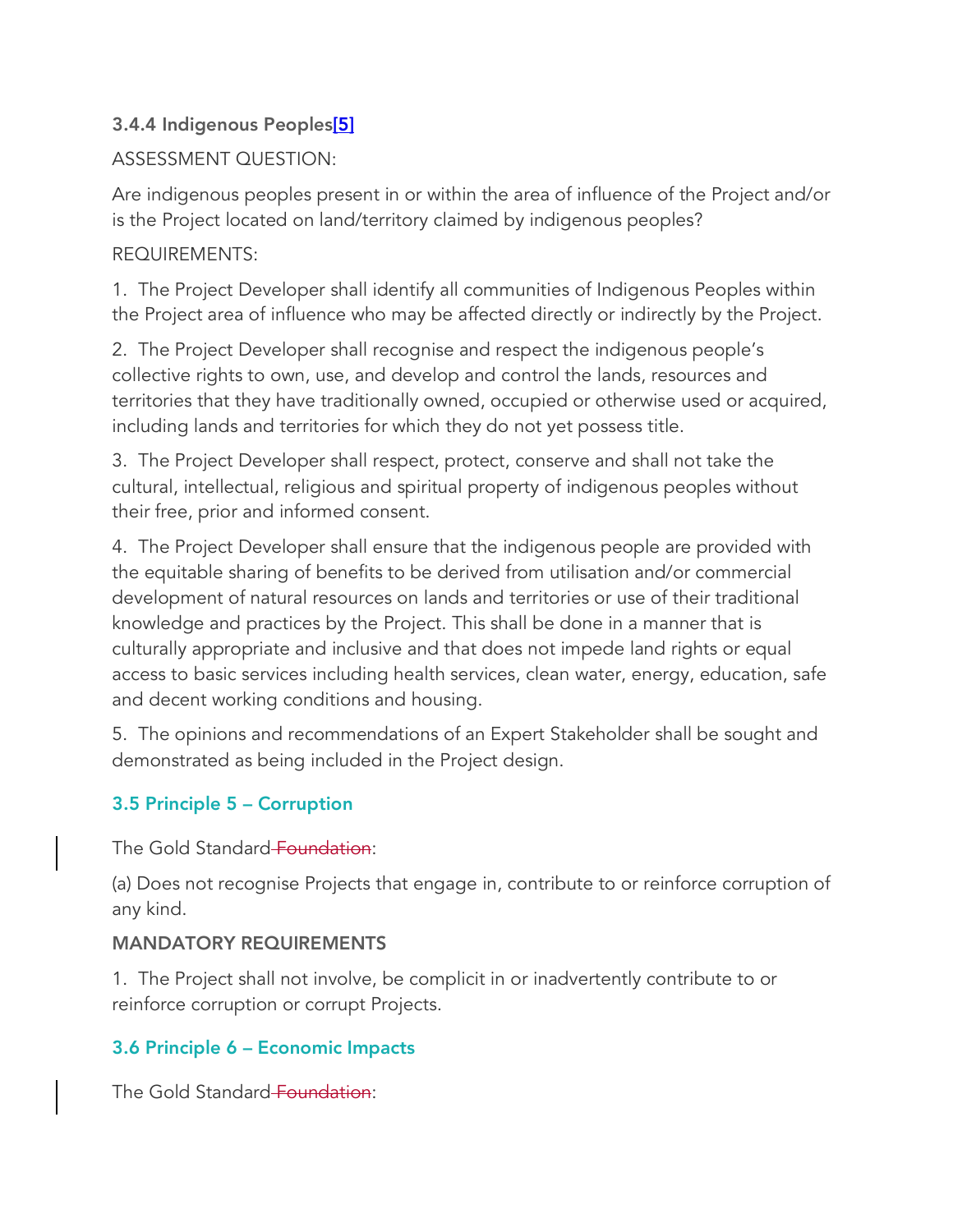(a) Promotes equitable, sustainable economic growth and stability and Projects that are appropriate and considerate of the economic situation in which they are developed.

(b) Requires Projects to respect and promote worker's rights, to promote the right to decent work, fair treatment, non-discrimination, and equal opportunity for workers, and to avoid the use of forced labour and child labour.

(c) Prioritises appropriate and properly considered local employment and procurement wherever possible.

# 3.6.1 Labour Rights

# REQUIREMENTS:

1. The Project Developer shall ensure that there is no forced labour and that all employment is in compliance with national labour and occupational health and safety laws, with obligations under international law, and consistency with the principles and standards embodied in the International Labour Organization (ILO) fundamental conventions. Where these are contradictory and a breach of one or other cannot be avoided, then guidance shall be sought from Gold Standard.

2. Workers shall be able to establish and join labour organisations.

3. Working agreements with all individual workers shall be documented and implemented. These shall at minimum comprise:

(a) Working hours (must not exceed 48 hours per week on a regular basis), AND

- (b) Duties and tasks, AND
- (c) Remuneration (must include provision for payment of overtime), AND
- (d) Modalities on health insurance, AND

(e) Modalities on termination of the contract with provision for voluntary resignation by employee, AND

(f) Provision for annual leave of not less than 10 days per year, not including sick and casual leave.

4. The Project Developer shall justify that the employment model applied is locally and culturally appropriate.

5. Child labour, as defined by the **ILO Minimum Age Convention** is not allowed. The Project Developer shall use adequate and verifiable mechanisms for age verification in recruitment procedures. Exceptions are children for work on their families' property as long as: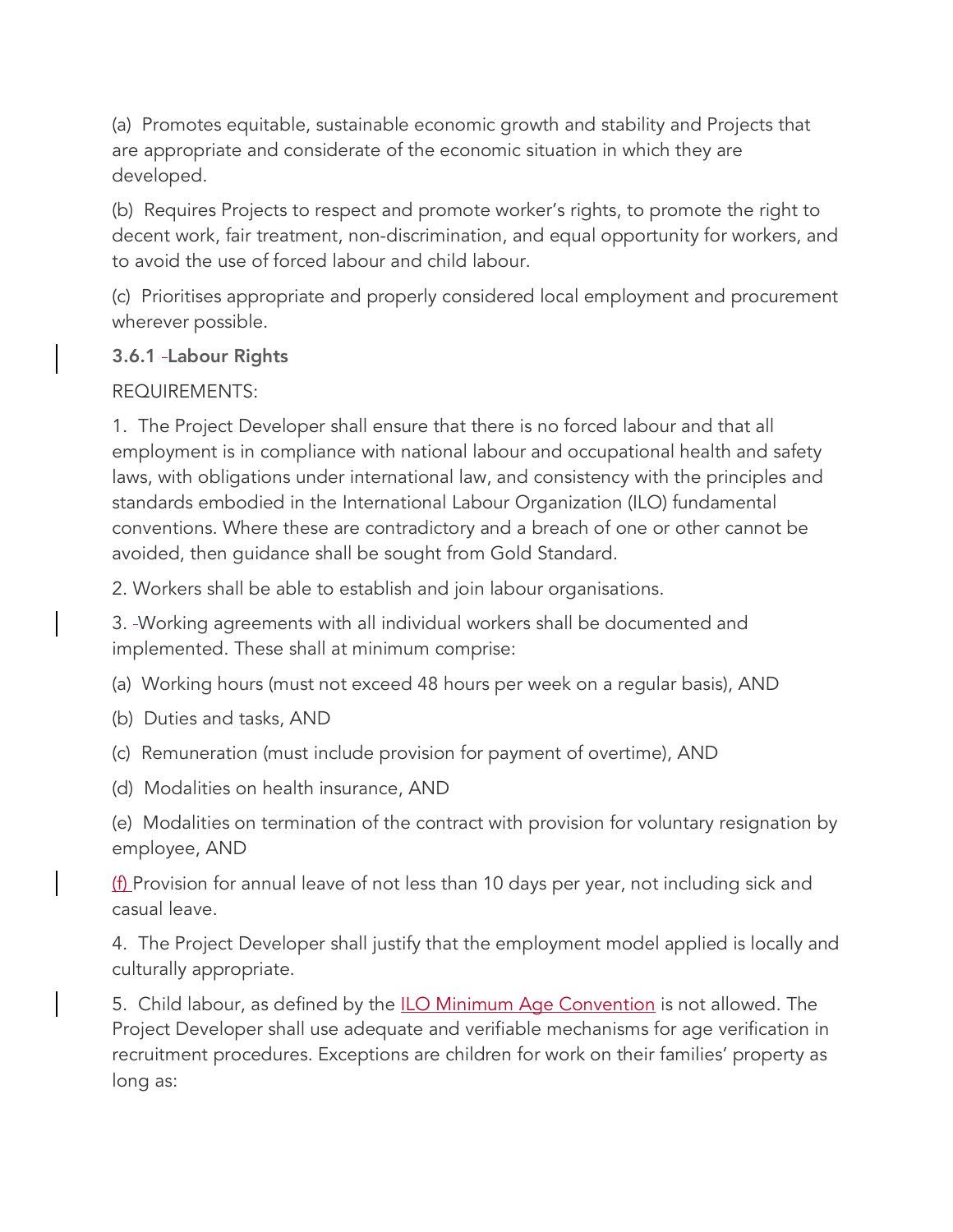(a) Their compulsory schooling (minimum of 6 schooling years) is not hindered, AND

(b) The tasks they perform do not harm their physical and mental development, AND

(c) The opinions and recommendations of an Expert Stakeholder shall be sought and demonstrated as being included in the Project design.

6. The Project Developer shall ensure the use of appropriate equipment, training of workers, documentation and reporting of accidents and incidents, and emergency preparedness and response measures.

### 3.6.2 Negative Economic Consequences

### REQUIREMENTS:

1. The Project Developer shall demonstrate the financial sustainability of the Projects implemented, also including those that will occur beyond the Project Certification period.

2. The Projects shall consider economic impacts and demonstrate a consideration of potential risks to the local economy and how these have been taken into account in Project design, implementation, operation and after the Project. Particular focus shall be given to vulnerable and marginalised social groups in targeted communities and that benefits are socially-inclusive and sustainable.

# 4.0 ENVIRONMENTAL & ECOLOGICAL SAFEGUARDING PRINCIPLES AND REQUIREMENTS

The Gold Standard Foundation:

(a) Promotes Climate Security (mitigation and adaptation) and Sustainable Development.

(b) Promotes sustainable management, protection, conservation, maintenance and rehabilitation of natural habitats and their associated biodiversity and ecosystem functions.

(c) Requires a precautionary approach to natural resource conservation and avoids negative environmental impacts.

# 4.1 Principle 1 – Climate and Energy

# 4.1.1 Emissions

ASSESSMENT QUESTION

Will the Project increase greenhouse gas emissions over the Baseline Scenario?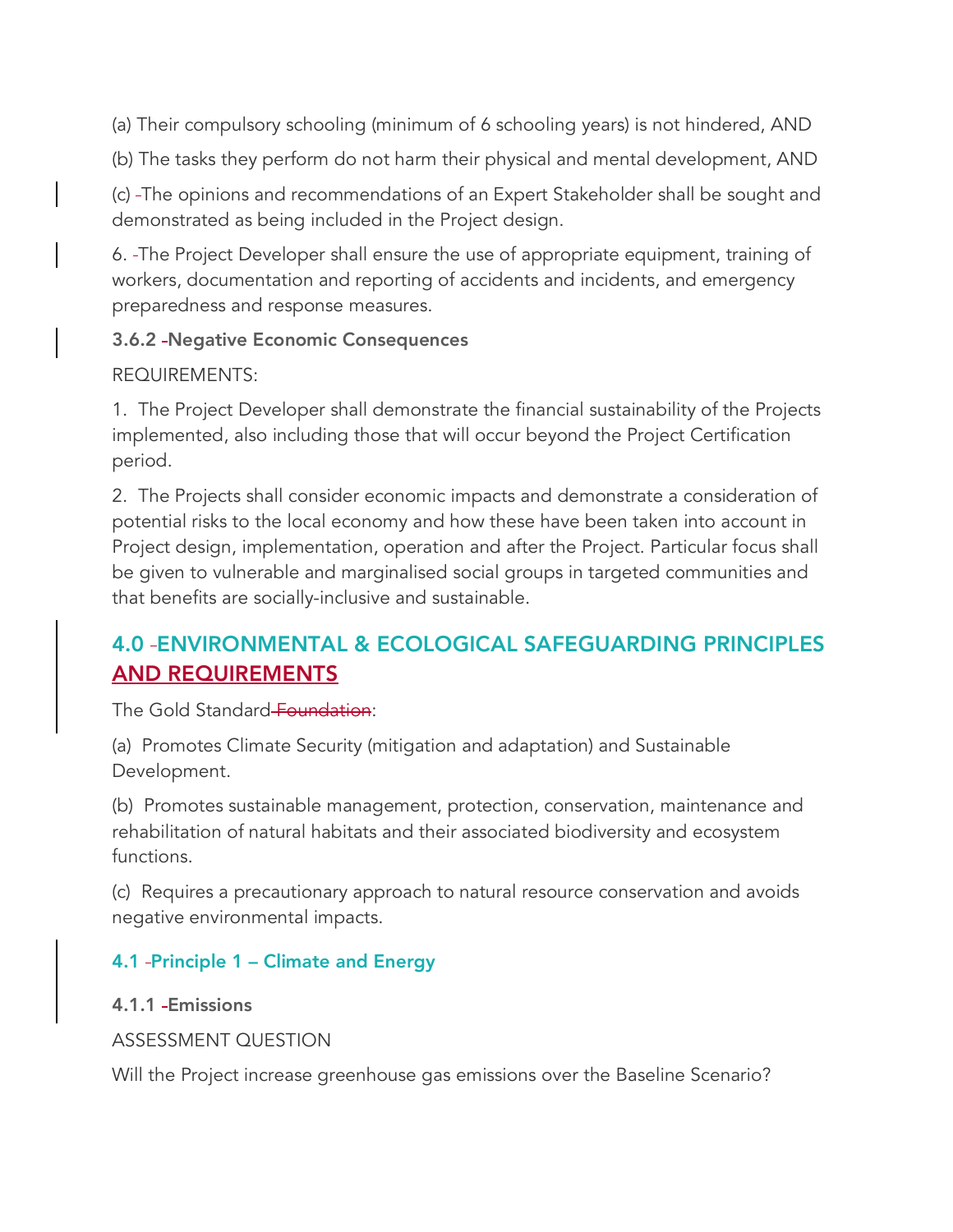#### REQUIREMENTS

1. Projects shall not increase **greenhouse gas** emissions over the Baseline Scenario unless this is specifically allowed within Activity Requirements or Gold Standard Approved Methodologies.

#### 4.1.2 Energy Supply

ASSESSMENT QUESTION:

Will the Project use energy from a local grid or power supply (i.e., not connected to a national or regional grid) or fuel resource (such as wood, biomass) that provides for other local users?

#### REQUIREMENTS:

1. The Project shall not affect the availability and reliability of energy supply to other users.

# 4.2 Principle 2 – Water

#### 4.2.1\_-Impact on Natural Water Patterns/Flows

#### ASSESSMENT QUESTION:

Will the Project affect the natural or pre-existing pattern of watercourses, ground-water and/or the watershed(s) such as high seasonal flow variability, flooding potential, lack of aquatic connectivity or water scarcity?

#### REQUIREMENTS:

1. The opinions and recommendations of an Expert Stakeholder (or multiple experts if appropriate) shall be sought and demonstrated as being included in the Project design and Monitoring Plan.

2. The Project shall ensure that water resources are conserved. For surface waters this means:

(a) Maintaining credible environmental flows demonstrated by providing a verifiable calculation demonstrating that conservation is maintained at a level as advised by the independent Expert Stakeholder, and

(b) Ensuring that waste water discharged is of a high enough standard to allow beneficial reuse. For ground water this means limiting abstractions to levels less than or equal to rates of recharge. Managed aquifer recharge may be used to conserve groundwater resources.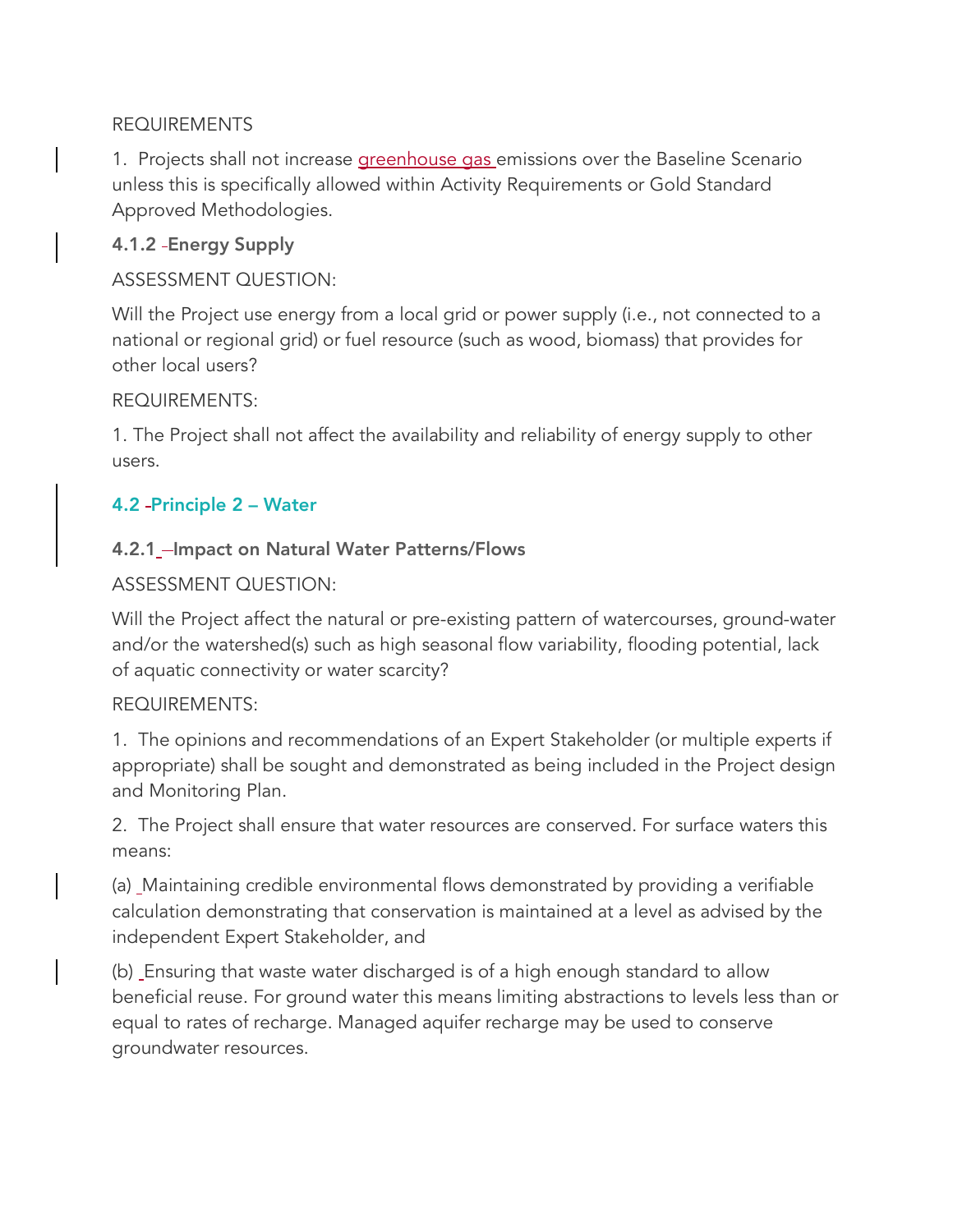Sources: Historical records, ongoing monitoring and reporting through data logging of physical measurements, online sources, government data.

Methods: Quantitative documentation of all sources and volumes of water abstractions. Use of weirs and gauges, flow meters, pump energy consumption, transpiration rates, government data, remote sensing.

3. At each Performance Certification the Project shall assess whether it is in an area of physical water stress or scarcity:

Sources: Aqueduct, GWSP Digital water Atlas, Water Risk Filter, WBCSD Global Water Tool, Water Stress Index Maplecroft, Water Scarcity Index Pfister or other recognised tools.

Method: An analysis of the water scarcity within the Project's physical area of influence (e.g., basin, watershed) and impacts Monitoring frequency.

The Project shall provide verifiable evidence of water stress experienced in the basin(s) in which the Project is active, and demonstrate that consumption of water by the Project (over Baseline) is negligible or will bring positive impacts or, at minimum, not increase the overall annual basin stress.

4. The risk(s) of the Project negatively impacting the catchment shall be assessed and addressed to ensure its ongoing, long-term viability and impact on surrounding socialeconomic and environmental assets.

Sources: Mapping tools, or other appropriate nationally recognised tools.

Methods: Online tools, engineering or physical assessment. Use historical flow records, land use records, and verbal or written surveys with local agencies and residents. Examination of longitudinal and lateral conductivity to check connectivity of flows, including vertical connectivity (i.e., sufficient flows or dead zones).

5. Where the Project is involved in abstraction from water resources required to support biodiversity and other ecosystem services, an eflow assessment consistent with good practice, including a modern method outlined in one of the three-key references listed below must be undertaken. Alternatively, where local, national or regional regulation exists or where alternative approaches may be more appropriate then these may be put forward to Gold Standard for approval.

Where environmental flow assessments are impractical, the Project is required to demonstrate that the flow rate and variability is maintained from the abstracted water resource. A verifiable calculation shall be provided for each water source demonstrating total flow rates do not fall below levels that are contextually appropriate, as advised by an independent Expert Stakeholder.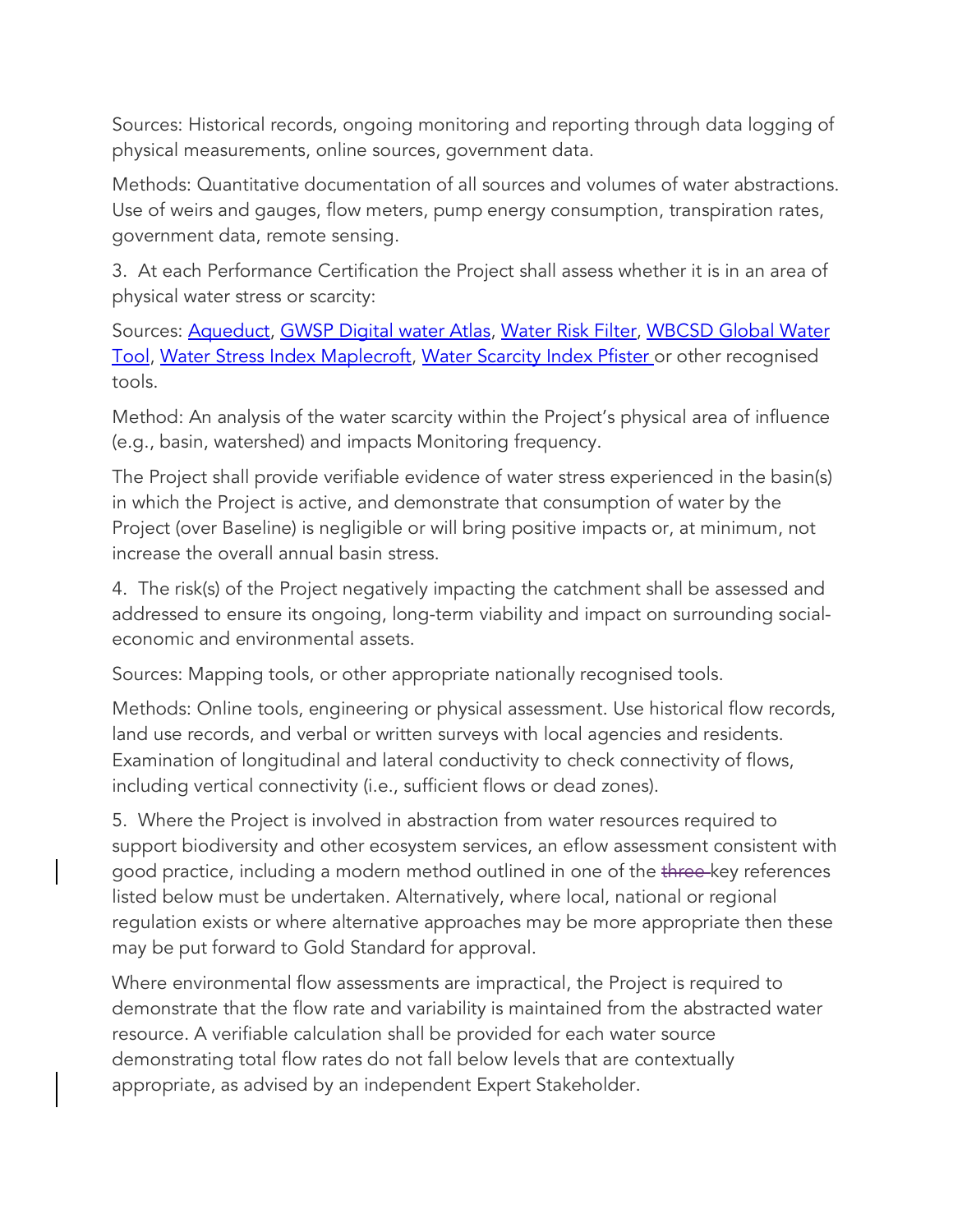#### *Table 1: Methods for environmental flows assessment*

1. ENVIRONMENTAL FLOWS: SAVING RIVERS IN THE THIRD MILLENNIUM, by A.H. Arthington. 2012. University of California Press: Berkeley, 424. URL: http://onlinelibrary.wiley.com/doi/10.1002/rra.2635/full  $\frac{2.}{2}$  . The ecological limits of hydrologic alteration (eloha): A New  $\,$ FRAMEWORK FOR DEVELOPING REGIONAL ENVIRONMENTAL FLOW STANDARDS. Poff, N. L., Richter, B. D., Arthington, A. H., Bunn, S. E., Naiman, R. J., Kendy, E., Acreman, M., Apse, C., Bledsoe, B. P., Freeman, M. C., Henriksen, J., Jacobson, R. B., Kennen, J. G., Merritt, D. M., O'keeffe, J. H., Olden, J. D., Rogers, K., Tharme, R. E., and Warner, A. 2010. Freshwater Biology 55, 147–170. URL: http://onlinelibrary.wiley.com/doi/10.1111/j.1365- 2427.2009.02204.x/abstract 3. A GLOBAL PERSPECTIVE ON ENVIRONMENTAL FLOW ASSESSMENT: EMERGING TRENDS IN THE DEVELOPMENT AND APPLICATION OF ENVIRONMENTAL FLOW METHODOLOGIES FOR RIVERS; Tharme, R. (2003), River Research and Application. Volume 19, Issue 5-6, Pages 397–441 URL: http://onlinelibrary.wiley.com/doi/10.1002/rra.736/abstract 4. A PRESUMPTIVE STANDARD FOR ENVIRONMENTAL FLOW PROTECTION; Richter, B. D., Davis, M. M., Apse, C., & Konrad, C. 2012. River Research and Application. Volume 28, Issue 8, Pages 1312–1321 URL: http://onlinelibrary.wiley.com/doi/10.1002/rra.1511/abstract 1 – Environmental flows. Saving rivers in the Third Millennium Author: Arthington, A.H. Year: 2012 Title: Place Published: Berkeley Publisher: University of California Press 2 – Environmental flows. Saving rivers in the Third Millennium Author: Poff, N.L., Richter, B.D., Arthington, A., Bunn, S.E., Naiman, R.J., Kendy, E., Acreman, M., Apse, C., Bledsoe, B.P., Freeman, M.C., Henriksen, J., Jacobsen, R.B., Kennen, J.G., Merritt, D.M., O'Keeffe, J.H., Olden, J.D., Rogers, K., Tharme,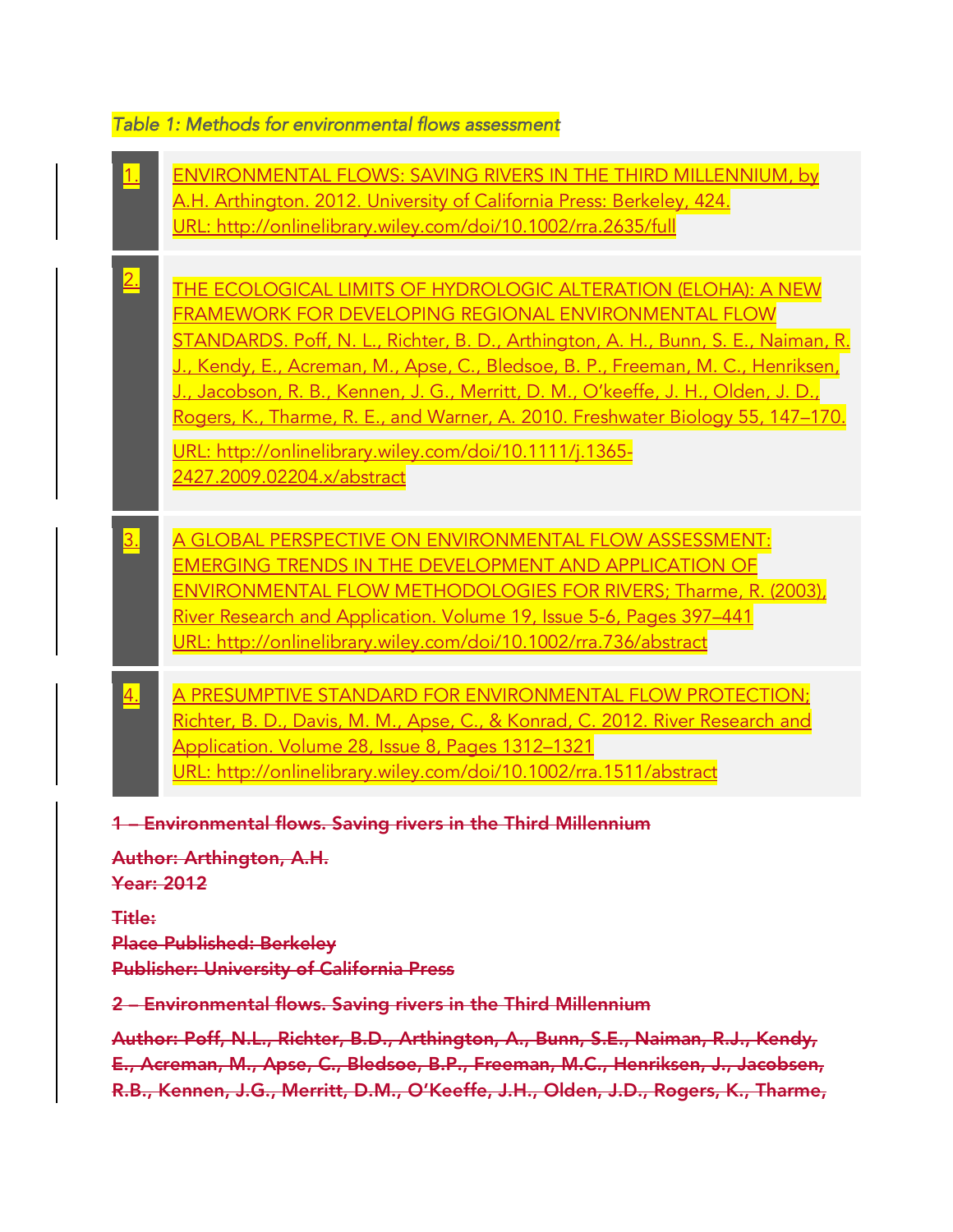R.E. and Warner, A. Year: 2010

3 – The ecological limits of hydrologic alteration (ELOHA): a new framework for developing regional environmental flow standards Journal: Freshwater Biology

Author: Tharme, R. Year: 2003 Volume: 55 Issue: 1 Pages: 147-170 URL: http://onlinelibrary.wiley.com/doi/10.1111/j.1365- 2427.2009.02204.x/abstract

4 – A global perspective on environmental flow assessment: emerging trends in the development and application of environmental flow methodologies for rivers Journal: River Res. Applic.

Volume: 19 Pages: 397-441

5 – A presumptive standard for environmental flow protection.

Author: Richter, B. D., Davis, M. M., Apse, C., & Konrad, C. (2012).

Publication: River Research and Applications, 28(8), 1312-1321. doi: 10.1002/rra.1511.

4.2.2 Erosion and/or Water Body Instability

#### ASSESSMENT QUESTION:

1. Could the Project directly or indirectly cause additional erosion and/or water body instability or disrupt the natural pattern of erosion? If 'Yes' or 'Potentially' proceed to question 2.

2. Is the Project's area of influence susceptible to excessive erosion and/or water body instability?

#### REQUIREMENTS:

1. The risk of the Project negatively impacting the catchment and risks impacting Project success shall be assessed and addressed to ensure its ongoing, long-term viability and impact on surrounding social-economic and environmental assets through an assessment of the sensitivity of physical area of influence due to low percentage of impervious cover in a Project's physical area of influence (e.g., basin, catchment), susceptibility to erosion and water body instability, and lack of terrestrial habitat connectivity.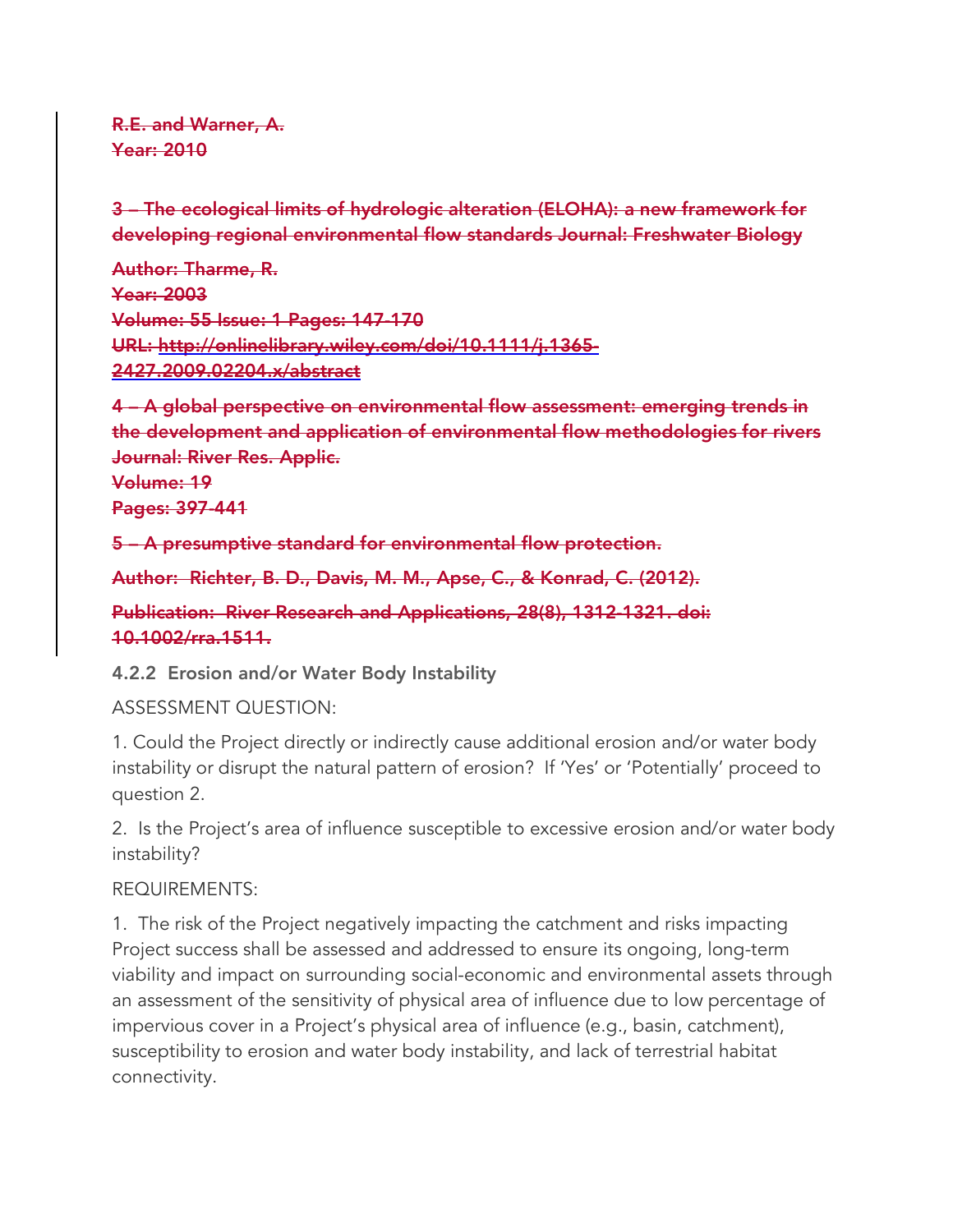Sources: Mapping tools, or other appropriate nationally recognised tools, academic or published studies on the relevant area.

Methods: Online tools, visual inspection, engineering or physical assessment. Use historical land use records, aerial photographs, and verbal or written surveys with local agencies and residents. Characterisation of geomorphology of water bodies.

2. The Project shall demonstrate that measures to ensure soil protection and minimised erosion are in place prior to the commencement of the Project.

3. The Project shall demonstrate that measures will be undertaken to ensure that surface and ground waters are protected from the impact of erosion are in place prior to the commencement of the Project.

4. Measures shall be incorporated to reduce soil erosion on slopes (e.g., hedge and tree rows, natural terracing, infiltration strips, permanent ground cover). For these measures the concept of the effective slope length shall be taken into account.

5. Impact shall be reassessed at a frequency appropriate to the context of the ecosystem affected. The monitoring approach and frequency shall be justified by reference to natural patterns and variations.

6. Where the Project takes place in a water scarce or water stressed area (see Assessment Question  $\underline{45.2.1}$ , the opinions and recommendations of an Expert Stakeholder shall be sought and demonstrated as being considered and incorporated into the Project design.

# 4.3 Principle 3 – Environment, ecology and land use

# 4.3.1 Landscape Modification and Soil

# ASSESSMENT QUESTION:

Does the Project involve the use of land and soil for production of crops or other products?

#### REQUIREMENTS:

1. The Project shall identify the functions and services provided by the landscape and demonstrate no net degradation in existing landscape function and services.

2. To ensure healthy soils the following aspects shall be identified and appropriate measures shall be put in place to protect them:

- Soil types, AND
- Biota, AND
- Erosion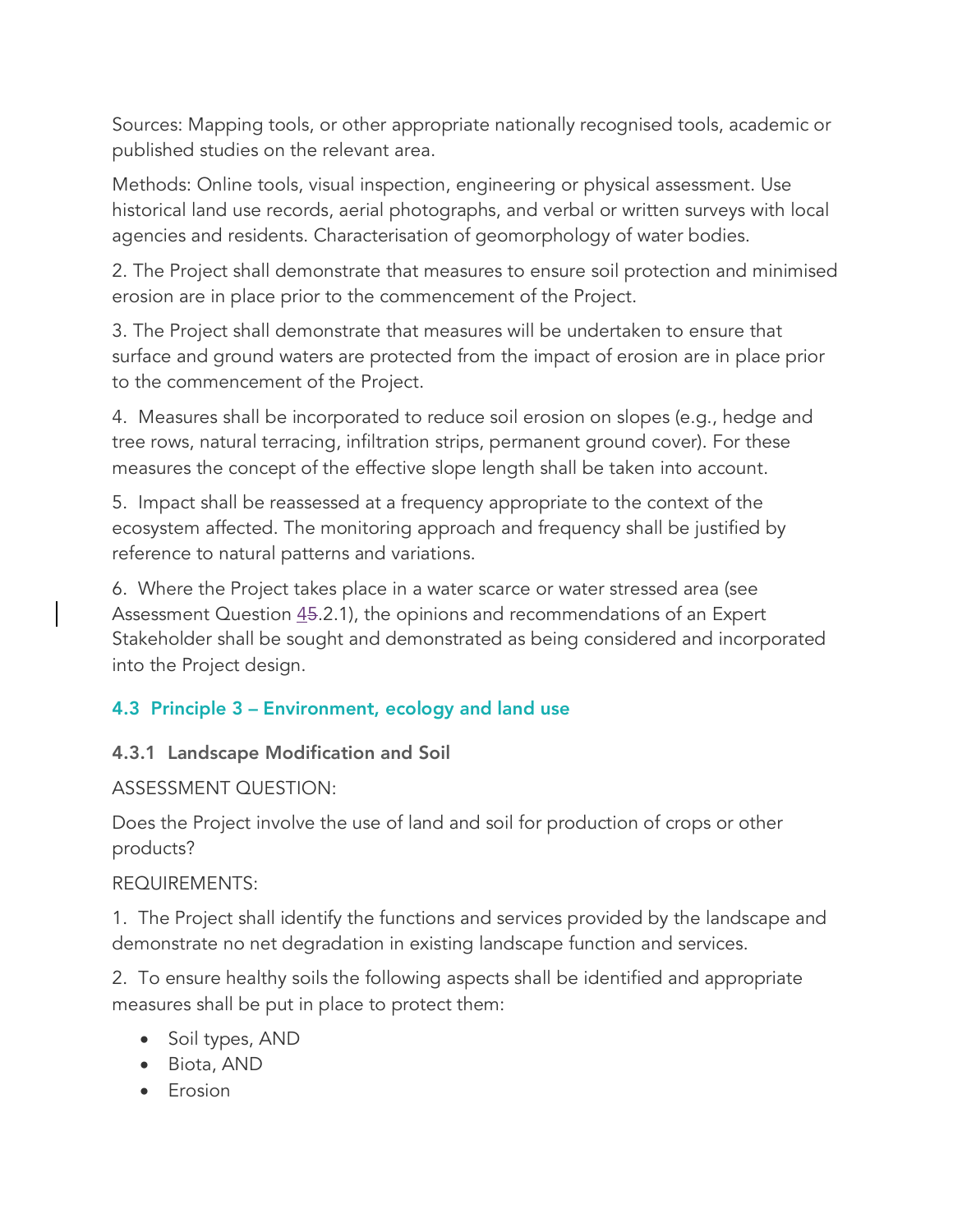3. Measures shall be incorporated to minimise soil degradation (e.g., through crop rotation, composting, no use of heavy machinery, use of N-fixing plants, reduced tillage, no use of ecologically harmful substances).

4. Projects that involve the production, harvesting, and/or management of living natural resources by small-scale landholders and/or local communities shall adopt the appropriate and culturally sensitive sustainable resource management practices.

# 4.3.2 Vulnerability to Natural Disaster

# ASSESSMENT QUESTION:

Will the Project be susceptible to or lead to increased vulnerability to wind, earthquakes, subsidence, landslides, erosion, flooding, drought or other extreme climatic conditions?

# REQUIREMENTS:

1. The Project shall avoid or minimise the exacerbation of impacts caused by natural or man-made hazards, such as landslides or floods that could result from land use changes due to Projects. The Project Developer shall include mitigation measures (if possible), the emergency preparedness plan and response strategies. The Project Developer shall disclose appropriate information about emergency preparedness and response Projects, resources, and responsibilities to affected communities.

# 4.3.3 Genetic Resources

# ASSESSMENT QUESTION:

Could the Project be negatively impacted by the use of genetically modified organisms or GMOs (e.g., contamination, collection and/or harvesting, commercial development)?

# REQUIREMENTS:

1. Projects involving the use of GMOs[6]are not eligible for Gold Standard Project Design Certification.

2. An assessment for the risk of GMO contamination from outside the Project area and reasonable and appropriate counter measures should be taken.

# 4.3.4 Release of pollutants

# ASSESSMENT QUESTION:

Could the Project potentially result in the release of pollutants to the environment? REQUIREMENTS: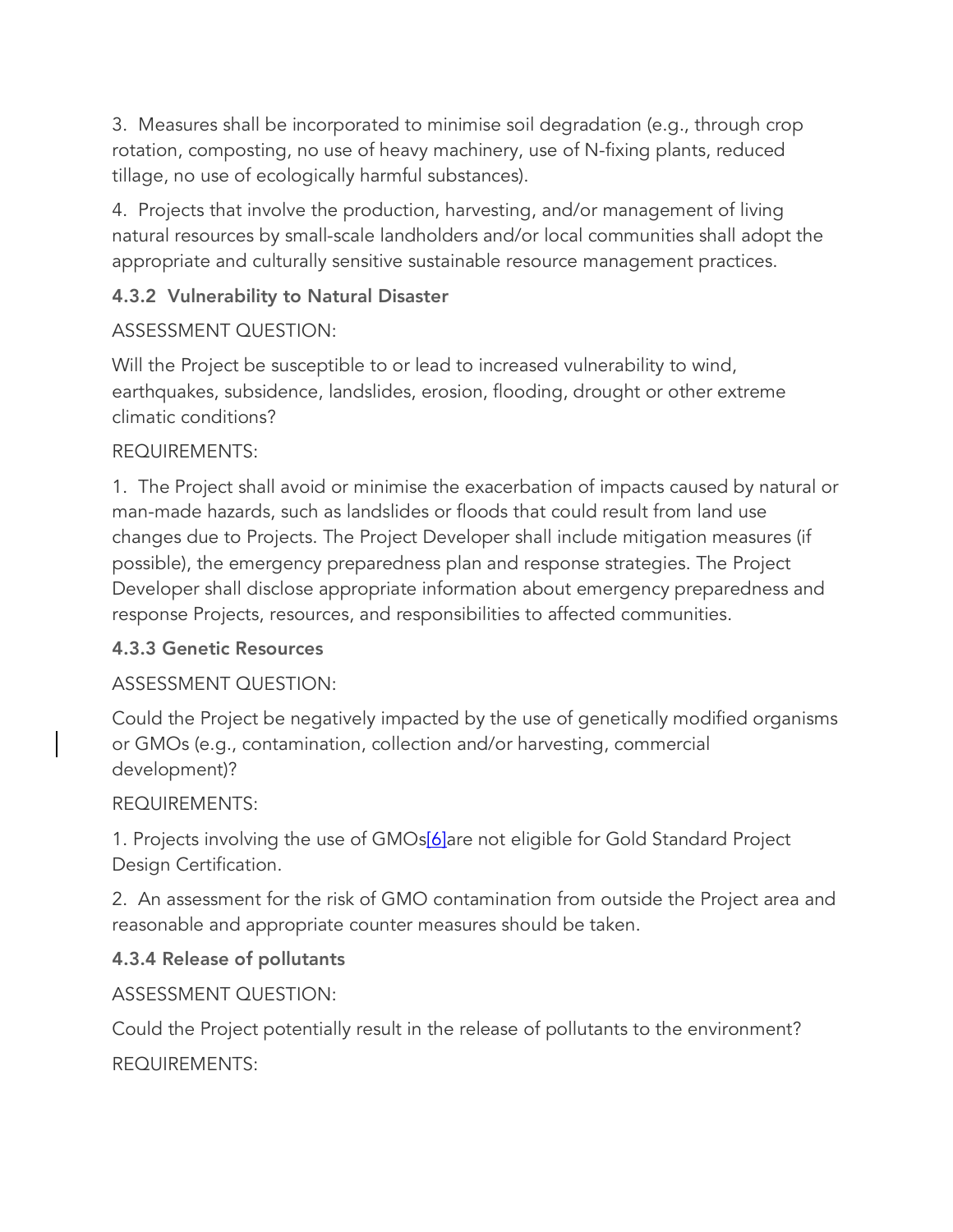1. The Project shall avoid the release of pollutants<sup>[7]</sup>. This applies to the release of pollutants to air, water, and land due to routine, non-routine and accidental circumstances[8].

2. The Project Developer shall ensure that pollution prevention and control technologies and practices consistent with national regulation or international good practice are applied during the Project life cycle.

3. All potential pollution sources that may result from the Project that cause the degradation of the quality of soil, air, surface and groundwater within the Project's area of influence shall be identified. Appropriate mitigation measures and monitoring shall be implemented to ensure the protection of resources.

Sources: Historical records, ongoing monitoring and reporting through data logging of physical measurements, online sources, government data.

Methods: Quantitative documentation of all sources and volumes of water abstractions. Use of weirs and gauges, flow meters, pump energy consumption, transpiration rates, government data.

4. The Project Developer shall provide explanation to support answer including sources and methods used, reasons for choice of sources and methods, estimation of impact, etc.

# 4.3.5 Hazardous and Non-hazardous Waste

# ASSESSMENT QUESTION:

Will the Project involve the manufacture, trade, release, and/ or use of hazardous and non-hazardous chemicals and/or materials?

# REQUIREMENTS:

1. Projects shall avoid or, when avoidance is not feasible, minimize and control release of hazardous materials resulting from their production, transportation, handling, storage and use in the Project. Where avoidance is not possible, the health risks, including potential differentiated effects on men, women and children, of the potential use of hazardous materials shall be addressed appropriately.

2. Projects shall consider the use of less hazardous substitutes for such chemicals and materials and will avoid the manufacture, trade, and use of chemicals and hazardous materials subject to international bans or phase-outs due to their high toxicity to living organisms, environmental persistence, potential for bioaccumulation, or potential for depletion of the ozone layer<sup>[9]</sup>.

3. All sources of waste and waste products shall be identified and classified. Waste products include amongst others: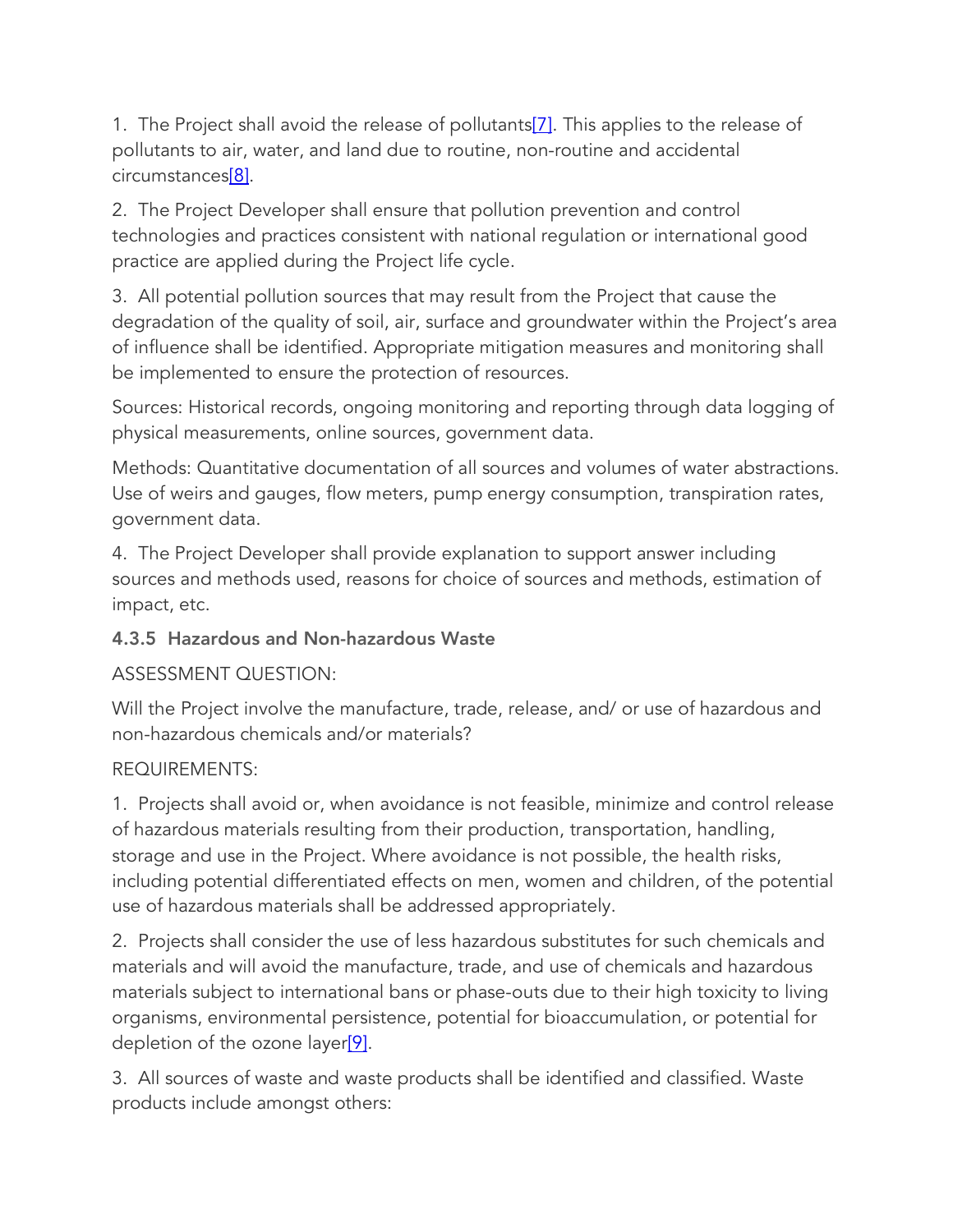- Chemical wastes, AND
- Containers, AND
- Fuels and oils, AND
- Human waste, AND
- Rubbish (including metals, plastics, organic and paper products), AND
- Abandoned buildings, machinery or equipment.

4. Where waste generation may not be avoided, the Project shall reduce the generation of waste, and recover and reuse waste in a manner that is safe for human health and the environment.

5. Where waste may not be recovered or reused, it shall be treated, destroyed, or disposed of in an environmentally sound manner that includes the appropriate control of emissions and residues resulting from the handling and processing of the waste material.

6. If the generated waste is considered hazardous[10], reasonable alternatives for its environmentally sound disposal will be adopted while adhering to the limitations applicable to its transboundary movement $[11]$ .

7. The Project shall not make use of chemicals or materials subject to international bans or phase-outs. For example, DDT, PCBs and other chemicals listed in international conventions such as the Stockholm Conventions on Persistent Organic Pollutants or the Montreal Protocol.

# 4.3.6 Pesticides & Fertilisers

# ASSESSMENT QUESTION:

Will the Project involve the application of pesticides and/or fertilisers?

# REQUIREMENTS:

1. Projects involving pest management, the integrated pest management (IPM) and /or integrated vector management (IVM) approaches shall be adopted and aim to reduce reliance on chemical pesticides.

2. The health and environmental risks associated with pest management should be minimised with support, as needed, to institutional capacity development, to help regulate and monitor the distribution and use of pesticides and enhance the application of integrated pest management.

3. When Projects include pest management or the use of pesticides, pesticides that are low in human toxicity, known to be effective against the target species and have minimal effects on non-target species and the environment shall be selected.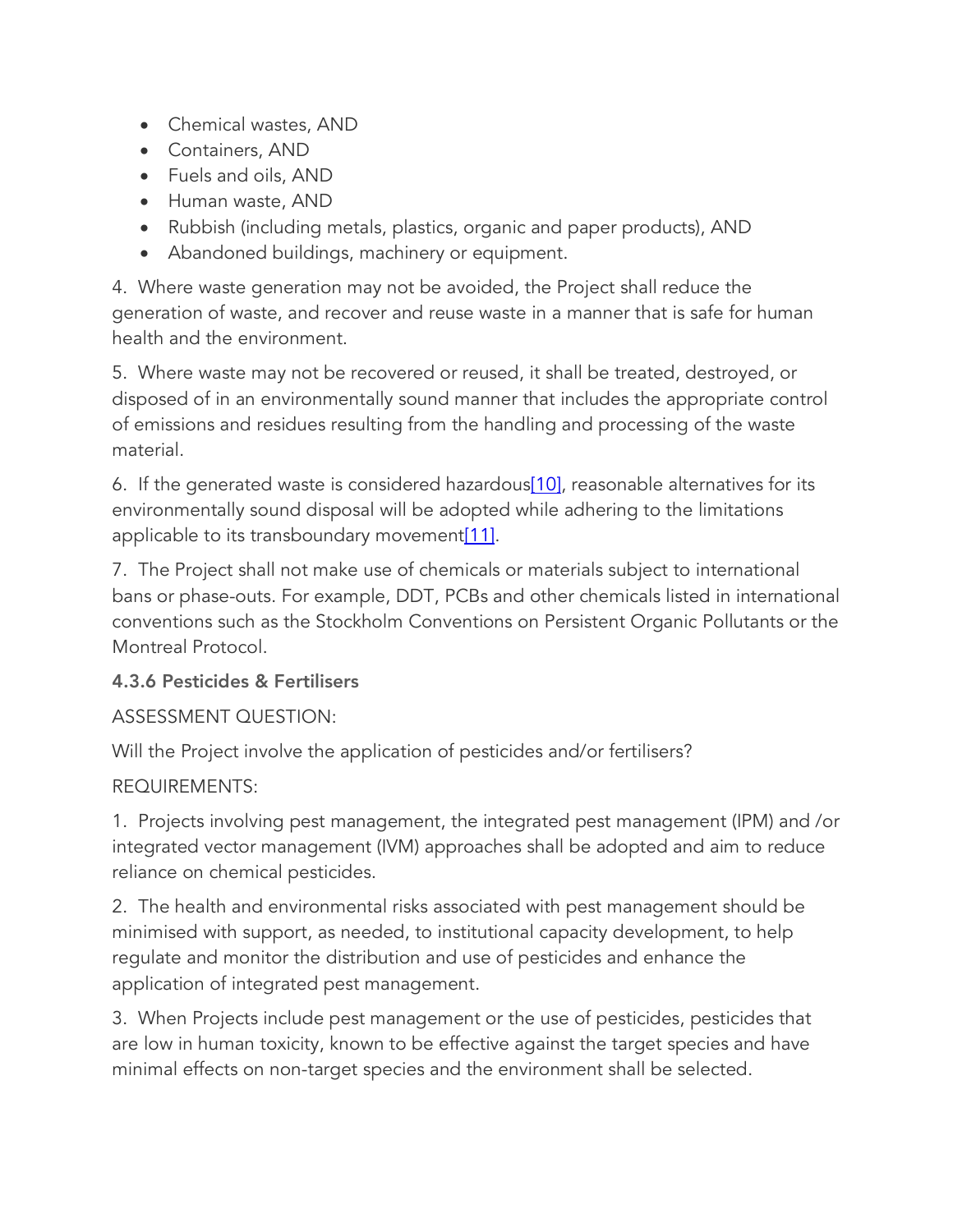4. There shall be a 'Chemical Pesticides Policy' that is documented, implemented and regularly updated. This policy shall include at a minimum:

(a) Provisions for safe transport, storage, handling and application, AND

(b) Provisions for emergency situations.

5. The Project Developer shall not purchase, store, manufacture, trade or use products that fall in Classes IA (extremely hazardous) and IB (highly hazardous) of the World Health Organization Recommended Classification of Pesticides by Hazard.

http://www.who.int/ipcs/publications/pesticides\_hazard/en/

6. Fertilisers shall be avoided, or their use shall be minimised and justified. If the aerial application of fertiliser is used, then measures shall be put in place to prevent drift.

### 4.3.7 Harvesting of Forests

ASSESSMENT QUESTION:

Will the Project involve the harvesting of forests?

### REQUIREMENTS:

1. The Project shall:

(a) Enhance the sustainable management of forests, including the application of independent, credible certification for commercial, industrial-scale timber harvesting, AND

(b) Maintain or enhance biodiversity and ecosystem functionality in areas where improved forest management is undertaken.

# 4.3.8 Food

#### ASSESSMENT QUESTION

Does the Project modify the quantity or nutritional quality of food available such as through crop regime alteration or export or economic incentives?

#### REQUIREMENTS:

1. The Project activity shall not negatively influence access to and availability of food for people affected.

#### 4.3.9 Animal husbandry

ASSESSMENT QUESTION:

Will the Project involve animal husbandry?

REQUIREMENTS: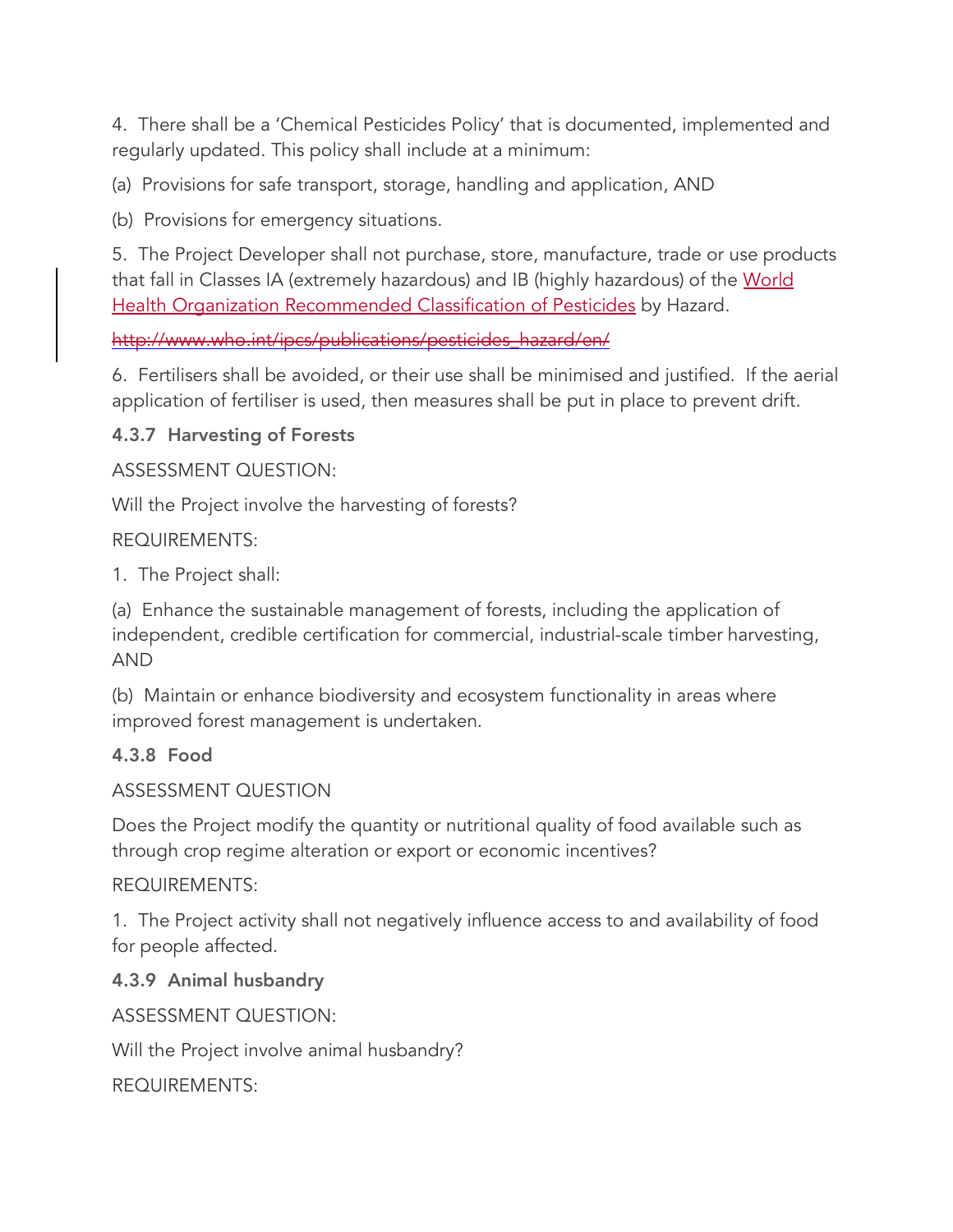1. The welfare of animals shall be ensured by:

(a) Provision of sufficient drinking water, AND

(b) Access to daylight, AND

(c) The prohibition of cattle trainers, AND

(d) No hindrance in their sensory perception and performing their basic needs, AND

(e) Management policies and staff training to prevent mistreatment (evidence of animal mistreatment shall be treated as an immediate Non-conformity).

2. Excessive or inadequate use of veterinary medicines shall be avoided. Thus, all medications shall be:

(a) Administered strictly according to label and package instructions, OR

(b) According to a trained veterinarian.

3. Injured or sick animals shall be treated and isolated, if necessary, for recovery.

4. Synthetic growth promoters including hormones shall not be administered.

5. Animals shall be exposed to the least stress possible during transportation and slaughtering.

6. Appropriate space per animal and stocking rates per land unit should be set according to their developmental and physical needs.

# 4.3.10 High Conservation Value Areas and Critical Habitats

# ASSESSMENT QUESTION:

Does the Project physically affect or alter largely intact or High Conservation Value (HCV) ecosystems, critical habitats, landscapes, key biodiversity areas or sites[12] identified?

For example, Ramsar wetlands, World Heritage Areas, 'wilderness' areas, free-flowing rivers, unique or species-rich areas, primary forest, threatened or endangered species, migratory species as defined by treaties and national authorities or areas of natural cultural significance.

#### REQUIREMENTS:

1. No Project that potentially impacts identified habitats as identified above shall be implemented unless all of the following are demonstrated:

(a) The risk of the Project negatively impacting the catchment and risks impacting Project success shall be assessed and addressed to ensure its ongoing, long-term viability and impact on surrounding HCV and ecological assets.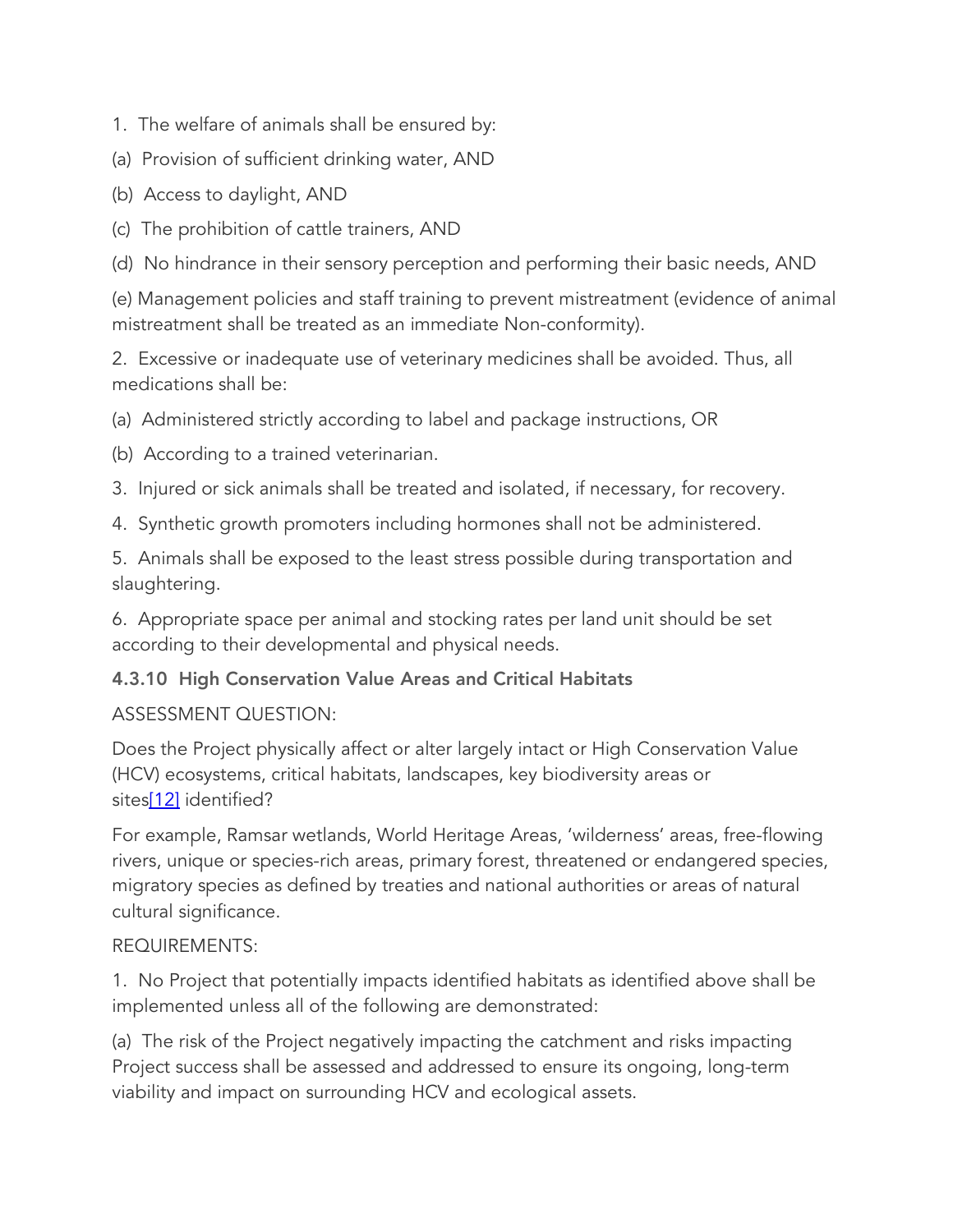(b) No measurable adverse impacts on the criteria or biodiversity values for which the critical habitat was designated, and on the ecological processes supporting those biodiversity values;

(c) A robust, appropriately designed, and long-term Habitats and Biodiversity Action Plan is in place to achieve net gains of those biodiversity values for which the critical habitat was designated.

2. Within the Project the area that is managed by the Project Developer and the area of impact downstream, the following shall be identified and protected/enhanced. In the case of downstream impacts, the Project shall ensure mitigation is in place within the Project Boundary such that the Project shall not adversely affect these areas:

(a) Existing patches of native tree species, AND

(b) Single solitary stems of native tree species, AND

(c) All freshwater resources including rivers, lakes, swamps, ephemeral water bodies and wells

(d) Habitats of rare, threatened and endangered species, AND

(e) Areas relevant for habitat connectivity shall be identified and managed to protect or enhance biological diversity.

3. If the Project is located in such habitats; the Project Developer shall:

(a) Minimise unwarranted conversion or degradation of the habitat.

(b) Identify opportunities to enhance the habitat as part of the Project. For Projects applying the Land-use & Forest Activity Requirements Projects, a minimum 10% of the Project area shall be identified and managed to protect or enhance the biological diversity of native ecosystems. For this, the HCV approach should be followed (www.HCVnetwork.org). This area has to be located within the Project region and managed by the Project Developer. The area may also include the areas of requirement (for example, buffer zones for water bodies in the case of Land-use & Forests).

4. The opinions and recommendations of an Expert Stakeholder shall be sought and demonstrated as being included in the Project design.

#### ADDITIONAL INFORMATION:

Sources: Mapping tools such as **LEFT**, **IUCN Red List**, **IBAT** or other appropriate nationally recognised tools may be used or visual inspection.

Method: Online tools, visual inspection, engineering or physical assessment. Use historical data and verbal or written surveys with local residents.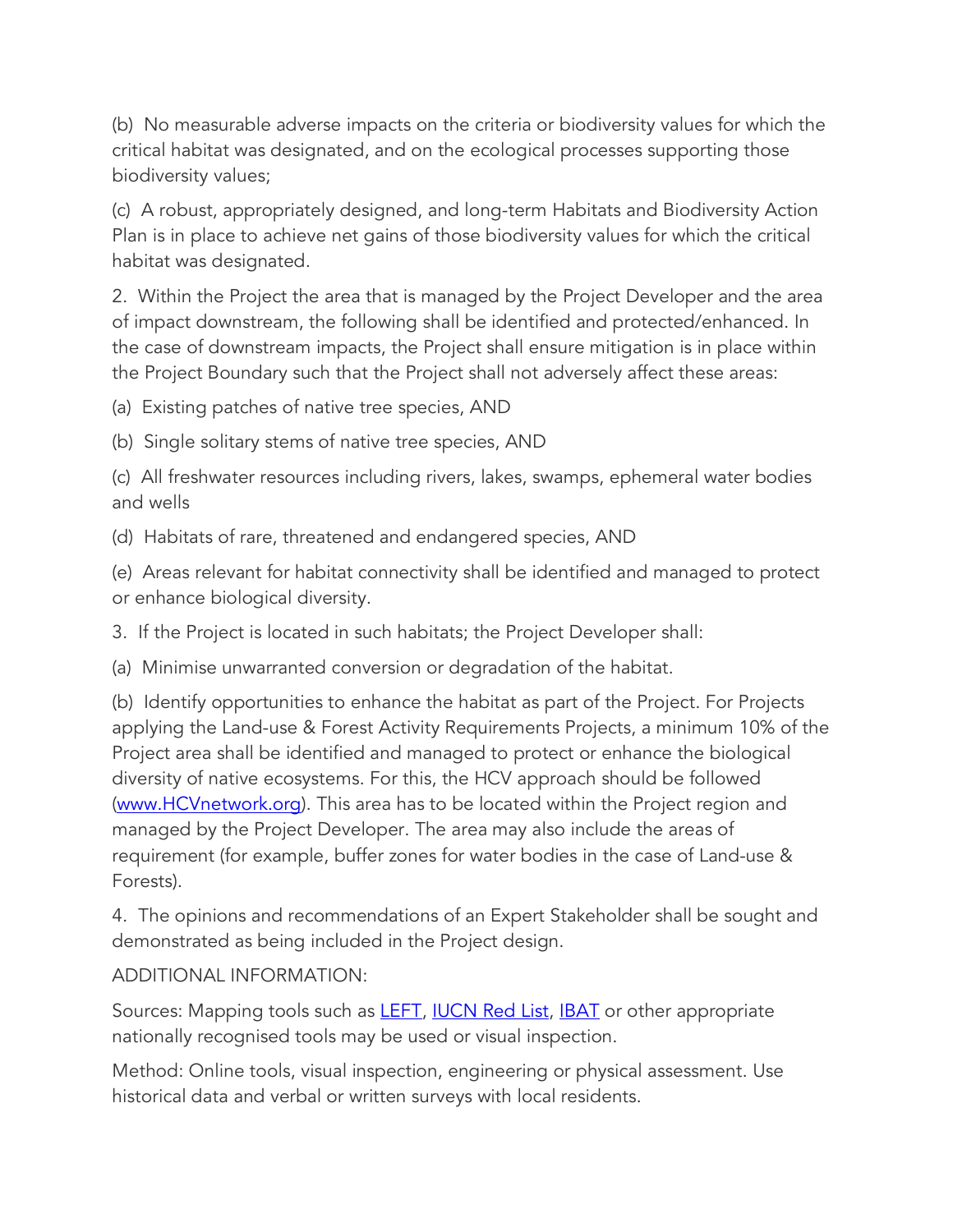# 4.3.11 Endangered Species

# ASSESSMENT QUESTION:

1. Are there any endangered species identified as potentially being present within the Project boundary (including those that may route through the area)?

2. Does the Project potentially impact other areas where endangered species may be present through transboundary affects?

If either question is answered 'yes,' the Requirements apply.

# REQUIREMENTS:

1. Under no circumstances shall the Project lead to the reduction or negative impact of any recognised Endangered<sup>[13]</sup>, Vulnerable or Critically Endangered species.

2. Habitats of endangered species shall be specifically identified and managed to protect or enhance them.

3. The opinions and recommendations of an Expert Stakeholder shall be sought and demonstrated as being considered and incorporated into the Project design.

# **Endnotes**

[1] Charter of the United Nations, Article 1, para 3. http://www.un.org/en/sections/uncharter/chapter-i/index.html

[2] http://www.un.org/en/universal-declaration-human-rights/

[3] http://www.unwomen.org/en/news/in-focus/women-and-the-sdgs/sdg-5-genderequality#sthash.diWac8gn.dpuf

[4] Such as (but not limited to) transmission of communicable diseases to water-borne, water-based, water-related, and vector-borne diseases, and communicable diseases (e.g. HIV, TB and malaria) that could result from the Project, taking into consideration the differentiated exposure to and higher sensitivity of marginalized groups, including communities living in voluntary isolation

[5] There is no one universally accepted definition of indigenous peoples. For purposes of this Standard "Indigenous peoples" refers to distinct collectives, regardless of the local, national and regional terms applied to them (For example, "tribal people", "first peoples", "scheduled tribes", "pastoralist", "hill people."), who satisfy any of the more commonly accepted definitions of indigenous peoples. Including but not limited to those provided for in the Convention concerning Indigenous and Tribal Peoples in Independent Countries (ILO Convention No. 169), the Study on the Problem of Discrimination against Indigenous Populations (the "Martinez Cobo Study"), and the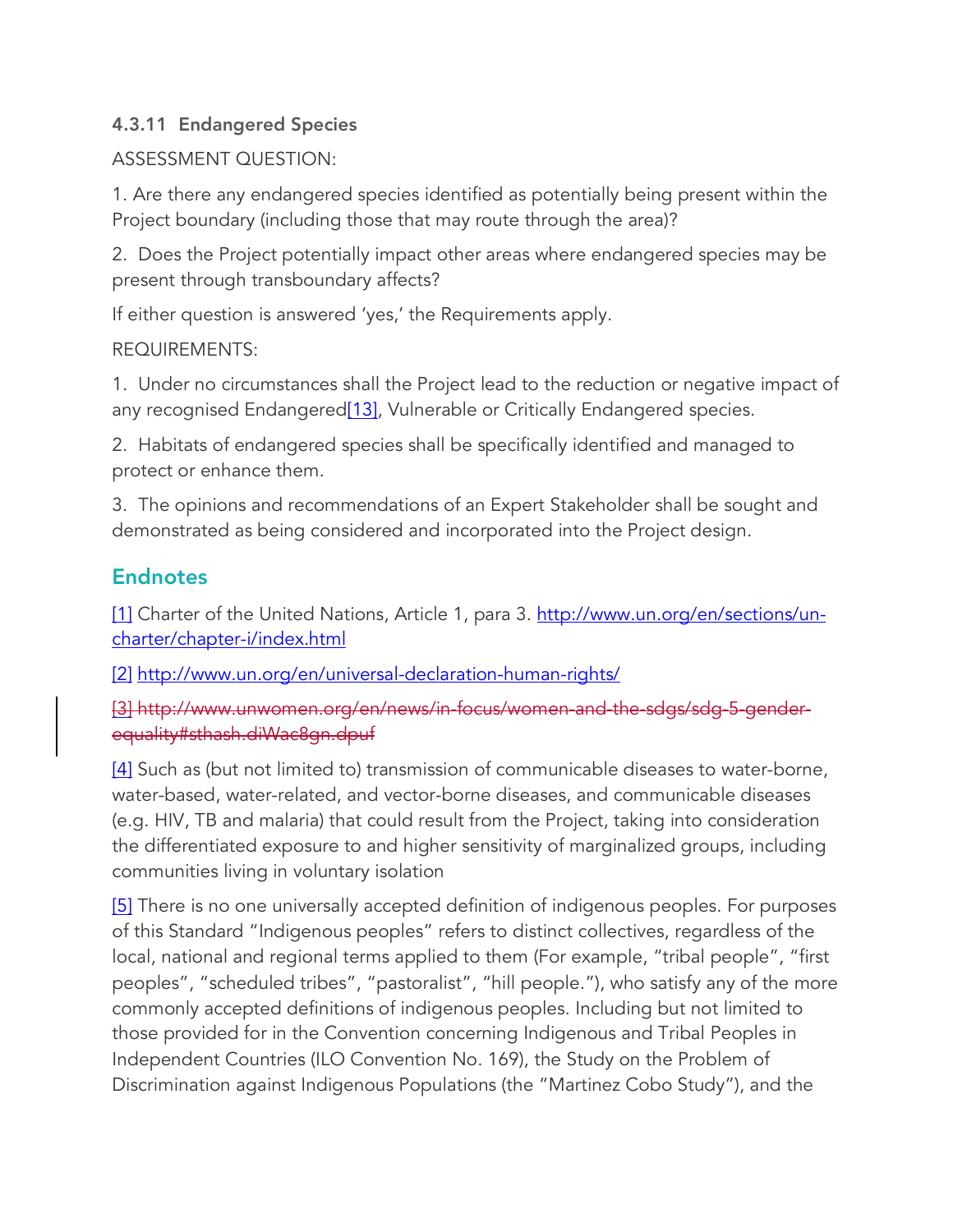Working Paper on the Concept of "Indigenous People" prepared by the Working Group on Indigenous Populations.

[6] (Source: FSC) An organism in which the genetic material has been altered in a way that does not occur naturally by mating and/or natural recombination. See 'FSC Interpretation on GMO - FSC-POL-30-602': https://ic.fsc.org/download.fsc-pol-30-602-2000-fsc-interpretation-on-gmos-genetically-modified-organisms.a-499.pdf

[7] 1 For the purposes of this Standard, the term "pollution" refers to both hazardous and non-hazardous pollutants in the solid, liquid, or gaseous phases, and includes other components such as pests, pathogens, thermal discharge to water, GHG emissions, nuisance odours, noise, vibration, radiation, electromagnetic energy, and the creation of potential visual impacts including light.

[8] Including those covered under the Convention on Long-range Transboundary Air Pollution, available at http://www.unece.org/env/lrtap/lrtap\_h1.html

[9] As defined by international conventions or local legislation. Where local legislation and international conventions may diverge, the higher standard will apply.

[10] Shall be Consistent with the objectives of the Stockholm Convention on Persistent Organic Pollutants, available at http://chm.pops.int/default.aspx, and the Montreal Protocol on Substances that Deplete the Ozone Layer, available at http://ozone.unep.org/en/treaties-and-decisions/montreal-protocol-substancesdeplete-ozone-layer. Similar considerations will apply to certain World Health Organization (WHO) classes of pesticides.

[11] Transboundary movement of hazardous materials should be consistent with national, regional and international law, including the Basel Convention on the Control of Transboundary Movements of Hazardous Wastes and their Disposal, available at http://www.basel.int, and the London Convention on the Prevention of Marine Pollution by Dumping of Wastes and Other Matter, available at http://www.imo.org. For further guidance, the Strategic Approach to International Chemicals Management (SAICM) is a policy framework to foster the sound management of chemicals, available at http://www.saicm.org/.

[12] 4–Critical habitats are a subset of both modified and natural habitats that require special attention. Critical habitats are areas with high biodiversity value, including any of the following features:

(i) habitat of significant importance to Critically Endangered and/or Endangered species;

(ii) habitat of significant importance to endemic and/or restricted-range species;

(iii) habitat supporting globally significant concentrations of migratory species and/or